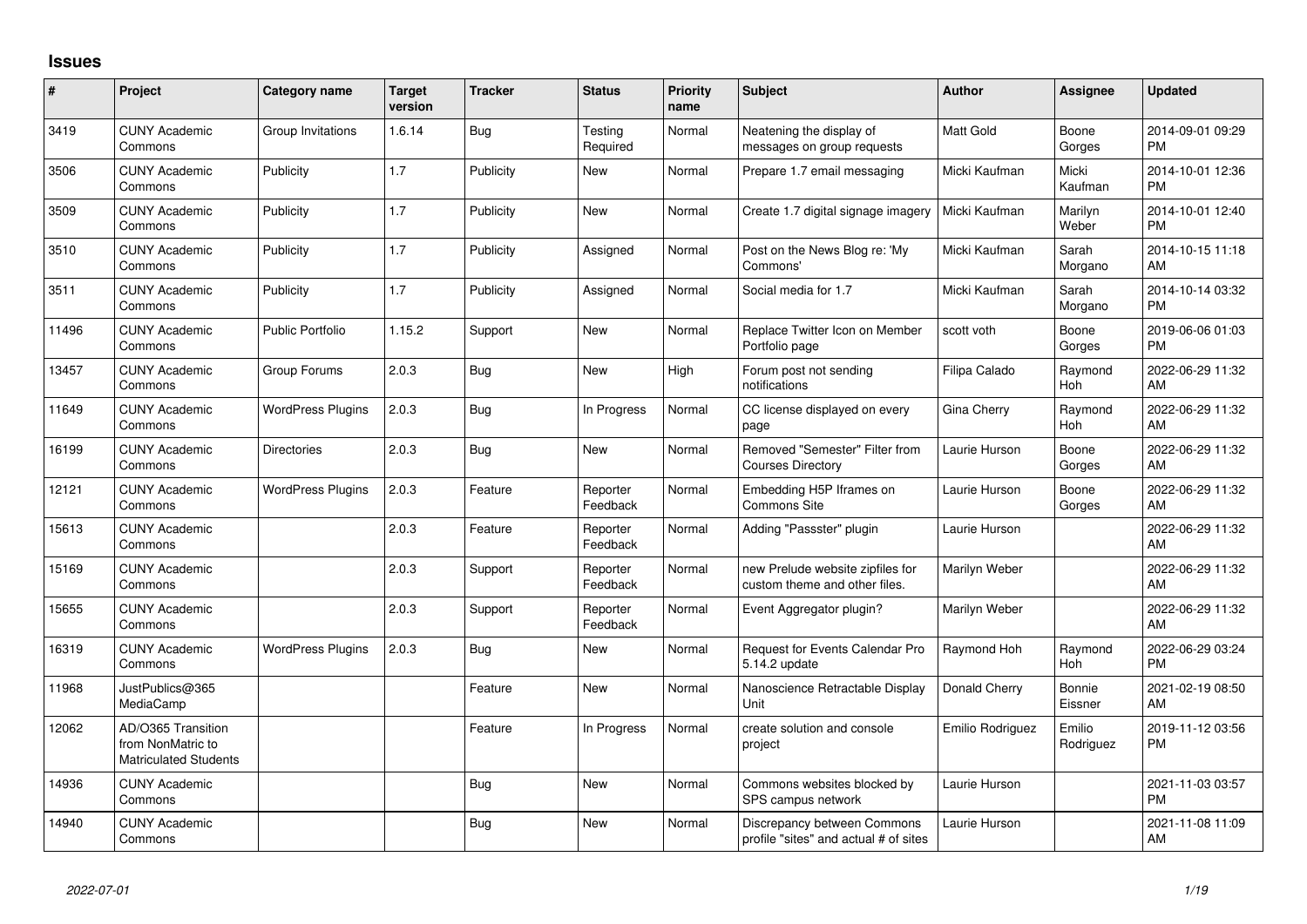| #     | Project                         | <b>Category name</b> | <b>Target</b><br>version | <b>Tracker</b> | <b>Status</b>        | <b>Priority</b><br>name | <b>Subject</b>                                                            | <b>Author</b>           | <b>Assignee</b> | <b>Updated</b>                |
|-------|---------------------------------|----------------------|--------------------------|----------------|----------------------|-------------------------|---------------------------------------------------------------------------|-------------------------|-----------------|-------------------------------|
| 15757 | <b>CUNY Academic</b><br>Commons |                      |                          | <b>Bug</b>     | New                  | Normal                  | Members # do not match                                                    | Laurie Hurson           |                 | 2022-03-30 04:52<br><b>PM</b> |
| 15045 | <b>CUNY Academic</b><br>Commons |                      |                          | Support        | New                  | Normal                  | no result for KCeL in the search<br>box on the commons                    | Marilyn Weber           |                 | 2021-12-10 11:29<br>AM        |
| 15565 | <b>CUNY Academic</b><br>Commons |                      |                          | Support        | <b>New</b>           | Normal                  | Events - send updates to an email<br>listserv                             | Marilyn Weber           |                 | 2022-03-10 01:06<br><b>PM</b> |
| 15685 | <b>CUNY Academic</b><br>Commons |                      |                          | Support        | New                  | High                    | problem with chrome?                                                      | Marilyn Weber           |                 | 2022-04-25 03:40<br><b>PM</b> |
| 14784 | <b>CUNY Academic</b><br>Commons |                      |                          | Support        | Reporter<br>Feedback | Normal                  | User report of logo problem when<br>using Customizer theme                | Marilyn Weber           |                 | 2021-09-17 10:25<br><b>AM</b> |
| 15260 | <b>CUNY Academic</b><br>Commons |                      |                          | Support        | Reporter<br>Feedback | Normal                  | Diacritical markings   European<br><b>Stages</b>                          | Marilyn Weber           |                 | 2022-02-04 08:16<br>AM        |
| 15370 | <b>CUNY Academic</b><br>Commons |                      |                          | Support        | Reporter<br>Feedback | Normal                  | All-in-One Event Calendar?                                                | Marilyn Weber           |                 | 2022-02-17 11:03<br>AM        |
| 16099 | <b>CUNY Academic</b><br>Commons |                      |                          | Support        | Reporter<br>Feedback | Normal                  | request for Newsletter Glue                                               | Marilyn Weber           |                 | 2022-05-13 12:14<br><b>PM</b> |
| 16110 | <b>CUNY Academic</b><br>Commons |                      |                          | Support        | Reporter<br>Feedback | Normal                  | remove Creative Commons<br>license from pages?                            | Marilyn Weber           | Raymond<br>Hoh  | 2022-05-17 06:11<br><b>PM</b> |
| 2571  | <b>NYCDH Community</b><br>Site  |                      |                          | Feature        | Assigned             | Normal                  | Add Google custom search box to<br>homepage                               | <b>Mark Newton</b>      | Raymond<br>Hoh  | 2013-05-18 07:49<br><b>PM</b> |
| 2574  | <b>NYCDH Community</b><br>Site  |                      |                          | Feature        | Assigned             | Normal                  | Add Way to Upload Files to<br>Groups                                      | Mark Newton             | Raymond<br>Hoh  | 2013-05-18 07:46<br><b>PM</b> |
| 2577  | <b>NYCDH Community</b><br>Site  |                      |                          | Feature        | Assigned             | Low                     | <b>Investigate Potential to Add Links</b><br>to the Forum                 | <b>Mark Newton</b>      | Alex Gil        | 2013-05-16 09:40<br><b>PM</b> |
| 2576  | <b>NYCDH Community</b><br>Site  |                      |                          | Bug            | Hold                 | Low                     | <b>Test Next Button in Javascript</b><br><b>Tutorial Under Activities</b> | <b>Mark Newton</b>      | Alex Gil        | 2013-05-18 02:55<br><b>PM</b> |
| 2573  | <b>NYCDH Community</b><br>Site  |                      |                          | Feature        | Reporter<br>Feedback | Normal                  | Add dh nyc twitter list feed to site                                      | Mark Newton             | Matt Gold       | 2013-05-16 11:42<br><b>PM</b> |
| 16307 | <b>CUNY Academic</b><br>Commons |                      |                          | <b>Bug</b>     | New                  | Normal                  | Add brief messaging to<br>accept/decline group membership<br>requests     | Matt Gold               | Boone<br>Gorges | 2022-06-27 06:13<br><b>PM</b> |
| 2618  | <b>NYCDH Community</b><br>Site  |                      |                          | <b>Bug</b>     | Assigned             | Low                     | Mark blogs as spam when created<br>by users marked as spam                | Matt Gold               | Boone<br>Gorges | 2013-06-09 11:38<br><b>PM</b> |
| 8992  | <b>NYCDH Community</b><br>Site  |                      |                          | <b>Bug</b>     | Assigned             | Normal                  | Multiple RBE error reports                                                | Matt Gold               | Raymond<br>Hoh  | 2017-12-11 05:43<br><b>PM</b> |
| 14792 | <b>CUNY Academic</b><br>Commons |                      |                          | Bug            | <b>New</b>           | Normal                  | Inconsistent email notifications<br>from gravity forms                    | Raffi<br>Khatchadourian |                 | 2021-10-04 01:50<br><b>PM</b> |
| 16294 | <b>CUNY Academic</b><br>Commons |                      |                          | Bug            | <b>New</b>           | Urgent                  | CAC is down                                                               | Raffi<br>Khatchadourian |                 | 2022-06-27 02:00<br>PM        |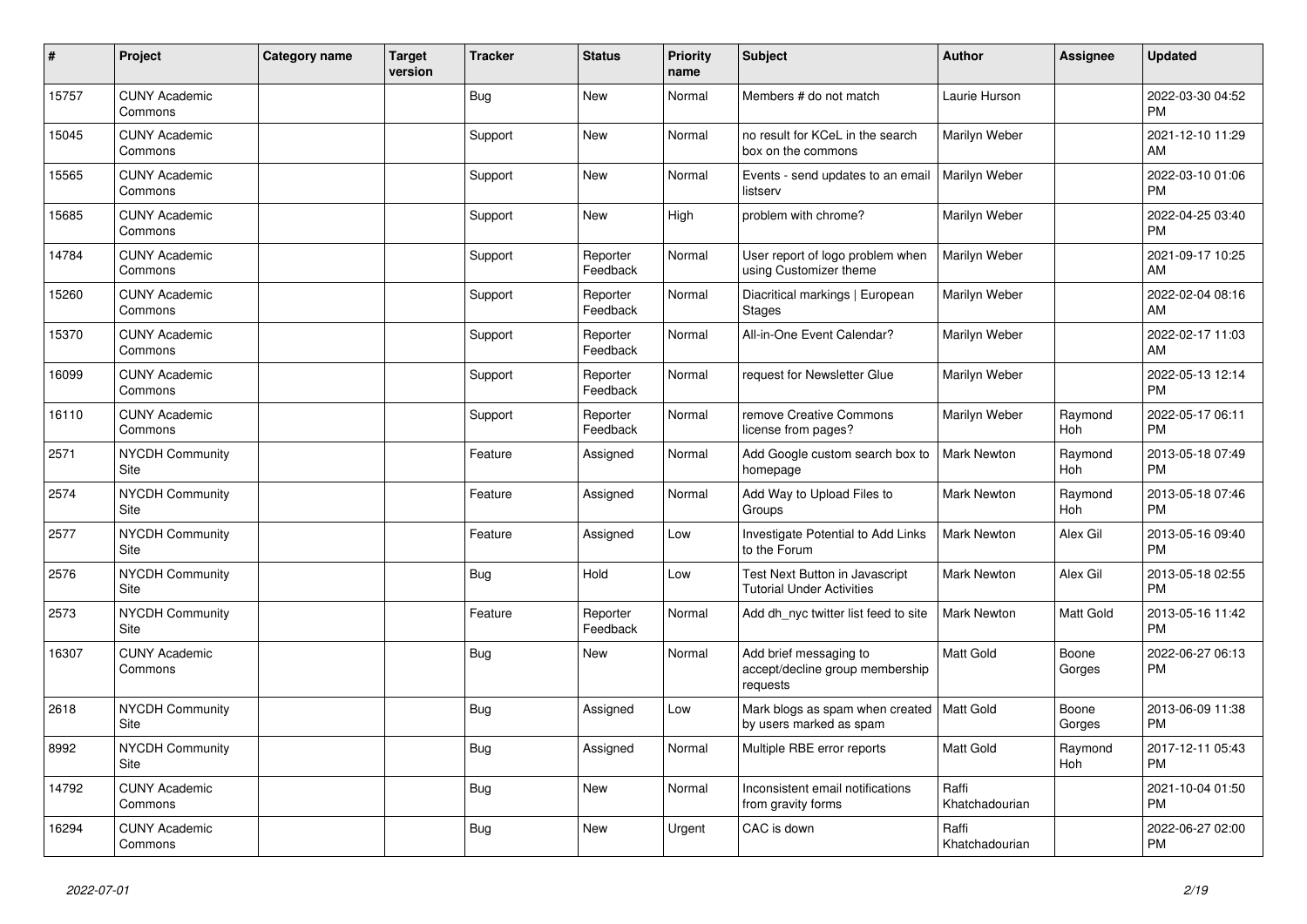| #     | Project                         | <b>Category name</b>           | <b>Target</b><br>version | <b>Tracker</b> | <b>Status</b>        | <b>Priority</b><br>name | <b>Subject</b>                                                                             | <b>Author</b>           | <b>Assignee</b>     | <b>Updated</b>                |
|-------|---------------------------------|--------------------------------|--------------------------|----------------|----------------------|-------------------------|--------------------------------------------------------------------------------------------|-------------------------|---------------------|-------------------------------|
| 16314 | <b>CUNY Academic</b><br>Commons | <b>WordPress Plugins</b>       |                          | Feature        | New                  | Normal                  | Install Multicollab plug-in?                                                               | Raffi<br>Khatchadourian |                     | 2022-06-29 03:44<br><b>PM</b> |
| 15516 | <b>CUNY Academic</b><br>Commons | <b>WordPress Plugins</b>       |                          | Bug            | Reporter<br>Feedback | Normal                  | Can't publish or save draft of post<br>on wordpress.com                                    | Raffi<br>Khatchadourian | Raymond<br>Hoh      | 2022-03-02 05:52<br><b>PM</b> |
| 16290 | <b>CUNY Academic</b><br>Commons |                                |                          | Feature        | Reporter<br>Feedback | Normal                  | Add Table Of Contents Block<br>plug-in                                                     | Raffi<br>Khatchadourian |                     | 2022-06-24 10:26<br><b>AM</b> |
| 14908 | <b>CUNY Academic</b><br>Commons | Performance                    |                          | Bug            | <b>New</b>           | Normal                  | Stale object cache on cdev                                                                 | Raymond Hoh             | Boone<br>Gorges     | 2021-12-07 09:45<br>AM        |
| 16177 | <b>CUNY Academic</b><br>Commons | Reply By Email                 |                          | Bug            | New                  | Normal                  | Switch to Inbound mode for RBE                                                             | Raymond Hoh             | Raymond<br>Hoh      | 2022-05-30 04:32<br><b>PM</b> |
| 16255 | <b>CUNY Academic</b><br>Commons | WordPress (misc)               |                          | Bug            | New                  | Normal                  | Need to define 'MULTISITE'<br>constant in wp-config.php                                    | Raymond Hoh             |                     | 2022-06-19 09:31<br><b>AM</b> |
| 15767 | <b>CUNY Academic</b><br>Commons | WordPress (misc)               |                          | Support        | <b>New</b>           | Normal                  | Site loading slowly                                                                        | scott voth              | Boone<br>Gorges     | 2022-04-04 08:56<br><b>PM</b> |
| 16245 | <b>CUNY Academic</b><br>Commons | WordPress (misc)               |                          | Bug            | Reporter<br>Feedback | Normal                  | Save Button missing on<br><b>WordPress Profile page</b>                                    | scott voth              | Raymond<br>Hoh      | 2022-06-16 03:09<br><b>PM</b> |
| 16318 | <b>CUNY Academic</b><br>Commons |                                |                          | Bug            | New                  | Normal                  | Unable to Access block editor or<br>embed YouTube videos in new<br>pages, in one site only | <b>Syelle Graves</b>    |                     | 2022-06-29 02:24<br><b>PM</b> |
| 13891 | <b>CUNY Academic</b><br>Commons | Internal Tools and<br>Workflow | 2.1.0                    | Feature        | <b>New</b>           | Normal                  | Migrate automated linting to<br>GitHub Actions                                             | Boone Gorges            | Jeremy Felt         | 2022-06-29 11:13<br>AM        |
| 15194 | <b>CUNY Academic</b><br>Commons | Internal Tools and<br>Workflow | 2.1.0                    | Feature        | New                  | Normal                  | PHPCS sniff for un-restored<br>switch_to_blog() calls                                      | Boone Gorges            | Jeremy Felt         | 2022-05-26 10:45<br>AM        |
| 15883 | <b>CUNY Academic</b><br>Commons |                                | 2.1.0                    | Feature        | <b>New</b>           | Normal                  | Release BPGES update                                                                       | Boone Gorges            | Boone<br>Gorges     | 2022-05-26 10:39<br>AM.       |
| 13946 | <b>CUNY Academic</b><br>Commons | <b>WordPress Plugins</b>       | 2.1.0                    | Support        | Assigned             | Normal                  | <b>Custom Embed handler For</b><br>OneDrive files                                          | scott voth              | Raymond<br>Hoh      | 2022-05-26 10:46<br>AM        |
| 10439 | <b>CUNY Academic</b><br>Commons | Design                         | 2.1.0                    | Design/UX      | New                  | Normal                  | Create Style Guide for Commons                                                             | Sonja Leix              | Sara Cannon         | 2022-06-28 01:43<br><b>PM</b> |
| 4388  | <b>CUNY Academic</b><br>Commons | WordPress (misc)               | Future<br>release        | Bug            | Assigned             | Normal                  | Repeated request for<br>authentication.                                                    | Alice.Lynn<br>McMichael | Raymond<br>Hoh      | 2015-08-11 07:35<br><b>PM</b> |
| 308   | <b>CUNY Academic</b><br>Commons | Registration                   | Future<br>release        | Feature        | New                  | Normal                  | Group recommendations for<br>signup process                                                | Boone Gorges            | Samantha<br>Raddatz | 2015-11-09 05:07<br><b>PM</b> |
| 1166  | <b>CUNY Academic</b><br>Commons | <b>Email Invitations</b>       | Future<br>release        | Feature        | <b>New</b>           | Low                     | Better organizational tools for Sent   Boone Gorges<br><b>Invites</b>                      |                         | Boone<br>Gorges     | 2015-11-09 06:02<br><b>PM</b> |
| 1167  | <b>CUNY Academic</b><br>Commons | <b>Email Invitations</b>       | Future<br>release        | Feature        | New                  | Low                     | Allow email invitations to be resent                                                       | Boone Gorges            | Boone<br>Gorges     | 2015-11-12 12:53<br>AM        |
| 3048  | <b>CUNY Academic</b><br>Commons | Public Portfolio               | Future<br>release        | Feature        | <b>New</b>           | Low                     | Images for rich text profile fields                                                        | Boone Gorges            | Boone<br>Gorges     | 2014-02-19 12:56<br><b>PM</b> |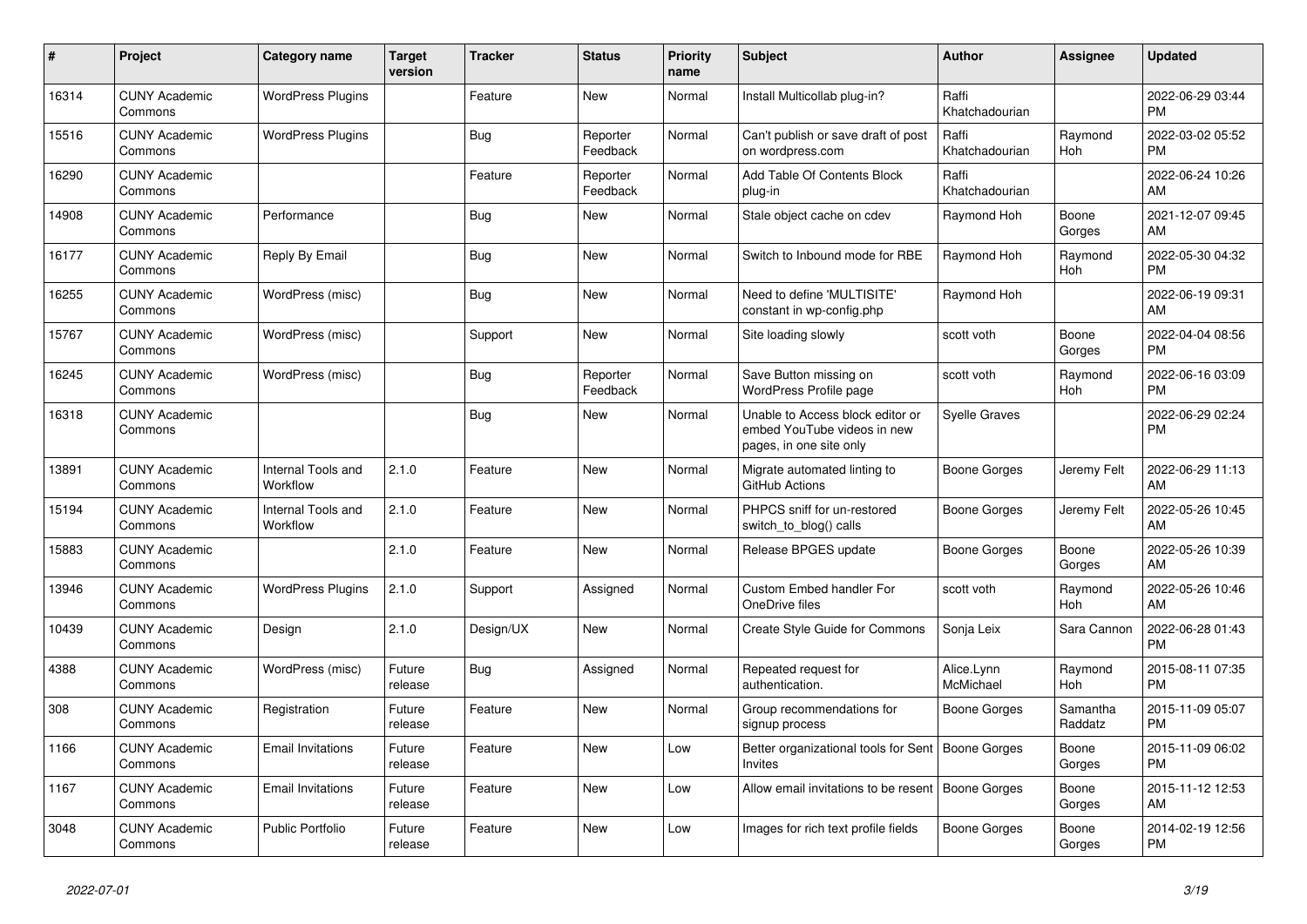| $\#$  | Project                         | <b>Category name</b>        | <b>Target</b><br>version | <b>Tracker</b> | <b>Status</b> | <b>Priority</b><br>name | <b>Subject</b>                                                                                               | Author              | <b>Assignee</b> | <b>Updated</b>                |
|-------|---------------------------------|-----------------------------|--------------------------|----------------|---------------|-------------------------|--------------------------------------------------------------------------------------------------------------|---------------------|-----------------|-------------------------------|
| 3580  | <b>CUNY Academic</b><br>Commons | Group Blogs                 | Future<br>release        | Feature        | <b>New</b>    | Normal                  | Multiple blogs per group                                                                                     | <b>Boone Gorges</b> | Boone<br>Gorges | 2018-02-20 02:02<br><b>PM</b> |
| 4481  | <b>CUNY Academic</b><br>Commons | Events                      | Future<br>release        | Feature        | New           | Normal                  | Group admins/mods should have<br>the ability to unlink an event from<br>the group                            | <b>Boone Gorges</b> | Boone<br>Gorges | 2017-04-24 03:53<br><b>PM</b> |
| 4635  | <b>CUNY Academic</b><br>Commons | Authentication              | Future<br>release        | Feature        | New           | Normal                  | Allow non-WP authentication                                                                                  | <b>Boone Gorges</b> | Sonja Leix      | 2019-03-01 02:05<br><b>PM</b> |
| 5488  | <b>CUNY Academic</b><br>Commons | Social Paper                | Future<br>release        | Bug            | <b>New</b>    | Normal                  | Add a "last edited by" field to<br>Social Paper group directories                                            | <b>Boone Gorges</b> |                 | 2016-04-21 10:05<br><b>PM</b> |
| 5489  | <b>CUNY Academic</b><br>Commons | Social Paper                | Future<br>release        | Feature        | <b>New</b>    | Normal                  | Asc/desc sorting for Social Paper<br>directories                                                             | <b>Boone Gorges</b> |                 | 2016-04-21 10:06<br><b>PM</b> |
| 6332  | <b>CUNY Academic</b><br>Commons | WordPress (misc)            | Future<br>release        | Feature        | <b>New</b>    | Normal                  | Allow uploaded files to be marked<br>as private in an ad hoc way                                             | <b>Boone Gorges</b> |                 | 2016-10-17 11:41<br><b>PM</b> |
| 6749  | <b>CUNY Academic</b><br>Commons | Events                      | Future<br>release        | Bug            | New           | Low                     | BPEO iCal request can trigger<br>very large number of DB queries                                             | <b>Boone Gorges</b> | Raymond<br>Hoh  | 2016-11-15 10:09<br><b>PM</b> |
| 7022  | <b>CUNY Academic</b><br>Commons | Announcements               | Future<br>release        | <b>Bug</b>     | <b>New</b>    | Normal                  | Sitewide announcements should<br>be displayed on, and dismissable<br>from, mapped domains                    | <b>Boone Gorges</b> | Boone<br>Gorges | 2018-03-22 10:18<br>AM        |
| 7663  | <b>CUNY Academic</b><br>Commons | Social Paper                | Future<br>release        | <b>Bug</b>     | <b>New</b>    | Normal                  | Social Paper notifications not<br>formatted correctly on secondary<br>sites                                  | Boone Gorges        | Boone<br>Gorges | 2018-04-16 03:52<br><b>PM</b> |
| 9720  | <b>CUNY Academic</b><br>Commons | Authentication              | Future<br>release        | Feature        | <b>New</b>    | Normal                  | The Commons should be an<br>oAuth provider                                                                   | <b>Boone Gorges</b> |                 | 2019-03-01 02:04<br><b>PM</b> |
| 9926  | <b>CUNY Academic</b><br>Commons | <b>WordPress Plugins</b>    | Future<br>release        | Bug            | <b>New</b>    | Normal                  | twitter-mentions-as-comments<br>cron jobs can run long                                                       | <b>Boone Gorges</b> | Boone<br>Gorges | 2018-10-24 12:34<br><b>PM</b> |
| 10580 | <b>CUNY Academic</b><br>Commons | Information<br>Architecture | Future<br>release        | Design/UX      | <b>New</b>    | Normal                  | Primary nav item review                                                                                      | <b>Boone Gorges</b> | Sara Cannon     | 2022-06-28 01:29<br><b>PM</b> |
| 11024 | <b>CUNY Academic</b><br>Commons | WordPress (misc)            | Future<br>release        | Bug            | New           | Normal                  | Subsites should not show "you<br>should update your .htaccess<br>now" notice after permalink setting<br>save | <b>Boone Gorges</b> |                 | 2019-01-28 01:35<br><b>PM</b> |
| 11392 | <b>CUNY Academic</b><br>Commons |                             | Future<br>release        | Bug            | <b>New</b>    | Normal                  | Migrate users away from<br><b>StatPress</b>                                                                  | <b>Boone Gorges</b> |                 | 2019-04-23 03:53<br><b>PM</b> |
| 11834 | <b>CUNY Academic</b><br>Commons | <b>Group Files</b>          | Future<br>release        | Feature        | New           | Normal                  | Improved tools for managing<br>group file folders                                                            | <b>Boone Gorges</b> | Sonja Leix      | 2019-09-06 03:55<br>PM        |
| 12042 | <b>CUNY Academic</b><br>Commons | <b>Email Notifications</b>  | Future<br>release        | Feature        | New           | Normal                  | Improved error logging for BPGES   Boone Gorges<br>send queue                                                |                     | Boone<br>Gorges | 2021-11-19 12:25<br><b>PM</b> |
| 12091 | <b>CUNY Academic</b><br>Commons | Group Files                 | Future<br>release        | Feature        | New           | Normal                  | Improved pre-upload file validation   Boone Gorges<br>for bp-group-documents                                 |                     | Boone<br>Gorges | 2019-11-14 01:21<br><b>PM</b> |
| 13048 | <b>CUNY Academic</b><br>Commons | Shortcodes and<br>embeds    | Future<br>release        | Feature        | New           | Normal                  | Jupyter Notebooks support                                                                                    | <b>Boone Gorges</b> |                 | 2020-07-14 11:46<br>AM        |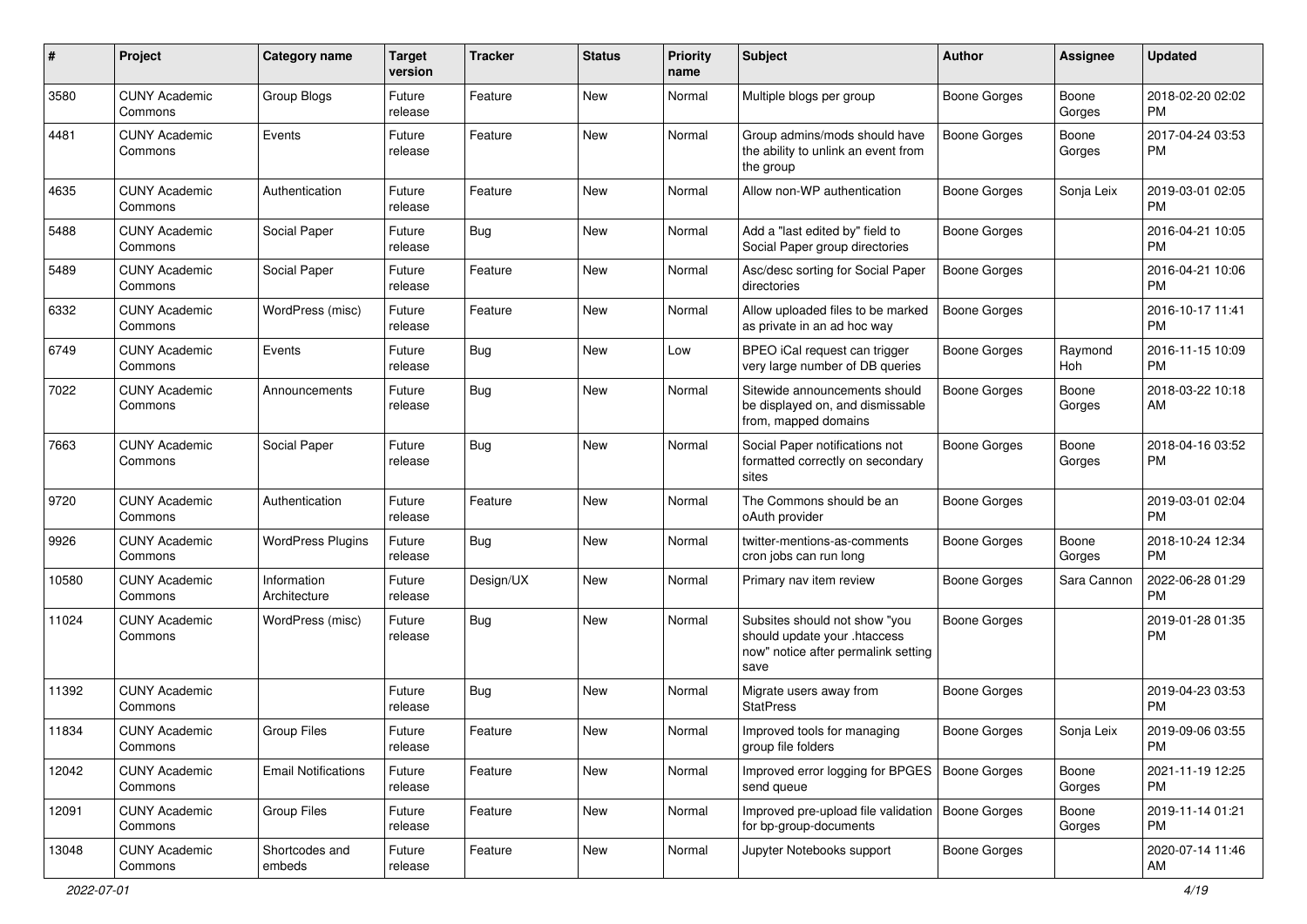| #     | <b>Project</b>                  | Category name            | Target<br>version | <b>Tracker</b> | <b>Status</b> | <b>Priority</b><br>name | <b>Subject</b>                                                                             | <b>Author</b>       | Assignee          | <b>Updated</b>                |
|-------|---------------------------------|--------------------------|-------------------|----------------|---------------|-------------------------|--------------------------------------------------------------------------------------------|---------------------|-------------------|-------------------------------|
| 13331 | <b>CUNY Academic</b><br>Commons | Site cloning             | Future<br>release | Bug            | New           | Normal                  | Combine Site Template and Clone<br>operations                                              | Boone Gorges        | Jeremy Felt       | 2021-11-19 12:39<br><b>PM</b> |
| 13358 | <b>CUNY Academic</b><br>Commons | Group Forums             | Future<br>release | Feature        | New           | Normal                  | Improved UI for group forum<br>threading settings                                          | Boone Gorges        | Raymond<br>Hoh    | 2021-11-19 12:27<br><b>PM</b> |
| 13466 | <b>CUNY Academic</b><br>Commons | Cavalcade                | Future<br>release | Feature        | New           | Normal                  | Automated cleanup for duplicate<br>Cavalcade tasks                                         | Boone Gorges        | Boone<br>Gorges   | 2020-10-13 05:24<br><b>PM</b> |
| 13835 | <b>CUNY Academic</b><br>Commons | WordPress (misc)         | Future<br>release | Feature        | <b>New</b>    | Normal                  | Allow OneSearch widget to have<br>'CUNY' as campus                                         | Boone Gorges        | Boone<br>Gorges   | 2021-11-19 12:39<br><b>PM</b> |
| 14184 | <b>CUNY Academic</b><br>Commons | <b>Public Portfolio</b>  | Future<br>release | Feature        | New           | Normal                  | Centralized mechanism for storing<br>Campus affiliations                                   | <b>Boone Gorges</b> | Boone<br>Gorges   | 2022-01-04 11:35<br>AM        |
| 14309 | <b>CUNY Academic</b><br>Commons | Group Library            | Future<br>release | Feature        | New           | Normal                  | Better handling of<br>bp_group_document file download<br>attempts when file is not present | Boone Gorges        | Boone<br>Gorges   | 2021-11-19 12:28<br><b>PM</b> |
| 14987 | <b>CUNY Academic</b><br>Commons | <b>WordPress Plugins</b> | Future<br>release | Bug            | <b>New</b>    | Normal                  | Elementor update causes<br>database freeze-up                                              | Boone Gorges        | Boone<br>Gorges   | 2021-11-29 12:02<br><b>PM</b> |
| 618   | <b>CUNY Academic</b><br>Commons | <b>BuddyPress Docs</b>   | Future<br>release | Feature        | Assigned      | Normal                  | BuddyPress Docs: export formats                                                            | <b>Boone Gorges</b> | Boone<br>Gorges   | 2015-11-09 05:38<br><b>PM</b> |
| 1165  | <b>CUNY Academic</b><br>Commons | <b>Email Invitations</b> | Future<br>release | Feature        | Assigned      | Low                     | Allow saved lists of invitees under<br><b>Send Invites</b>                                 | Boone Gorges        | Boone<br>Gorges   | 2015-11-09 06:03<br>PM.       |
| 1417  | <b>CUNY Academic</b><br>Commons | <b>BuddyPress Docs</b>   | Future<br>release | Feature        | Assigned      | Low                     | Bulk actions for BuddyPress Docs                                                           | <b>Boone Gorges</b> | Boone<br>Gorges   | 2016-10-17 10:41<br><b>PM</b> |
| 1422  | <b>CUNY Academic</b><br>Commons | <b>BuddyPress Docs</b>   | Future<br>release | Feature        | Assigned      | Normal                  | Make "created Doc" activity icons<br>non-mini                                              | <b>Boone Gorges</b> | Boone<br>Gorges   | 2015-11-09 05:48<br><b>PM</b> |
| 1423  | <b>CUNY Academic</b><br>Commons | BuddyPress (misc)        | Future<br>release | Feature        | Assigned      | Low                     | Show an avatar for pingback<br>comment activity items                                      | Boone Gorges        | Tahir Butt        | 2016-10-24 12:03<br><b>PM</b> |
| 1508  | <b>CUNY Academic</b><br>Commons | WordPress (misc)         | Future<br>release | Feature        | Assigned      | Normal                  | Share login cookies across<br>mapped domains                                               | Boone Gorges        | Boone<br>Gorges   | 2012-07-02 12:12<br><b>PM</b> |
| 1744  | <b>CUNY Academic</b><br>Commons | <b>BuddyPress Docs</b>   | Future<br>release | Feature        | Assigned      | Normal                  | Spreadsheet-style Docs                                                                     | Boone Gorges        | Boone<br>Gorges   | 2015-11-09 06:13<br><b>PM</b> |
| 1983  | <b>CUNY Academic</b><br>Commons | Home Page                | Future<br>release | Feature        | Assigned      | Low                     | Media Library integration with<br><b>Featured Content plugin</b>                           | Boone Gorges        | Dominic<br>Giglio | 2014-03-17 10:34<br>AM        |
| 2832  | <b>CUNY Academic</b><br>Commons | Public Portfolio         | Future<br>release | Feature        | Assigned      | Normal                  | Improve interface for (not)<br>auto-linking profile fields                                 | Boone Gorges        | Chris Stein       | 2015-01-05 08:52<br><b>PM</b> |
| 3002  | <b>CUNY Academic</b><br>Commons | Search                   | Future<br>release | Feature        | Assigned      | Normal                  | Overhaul CAC search by using<br>external search appliance                                  | Boone Gorges        | Boone<br>Gorges   | 2020-07-15 03:05<br><b>PM</b> |
| 3192  | <b>CUNY Academic</b><br>Commons | Group Forums             | Future<br>release | Feature        | Assigned      | Normal                  | Customizable forum views for<br>bbPress 2.x group forums                                   | Boone Gorges        | Raymond<br>Hoh    | 2015-11-09 12:47<br><b>PM</b> |
| 3193  | <b>CUNY Academic</b><br>Commons | Group Forums             | Future<br>release | Feature        | Assigned      | Normal                  | bbPress 2.x dynamic roles and<br><b>RBE</b>                                                | Boone Gorges        | Boone<br>Gorges   | 2014-09-30 01:30<br><b>PM</b> |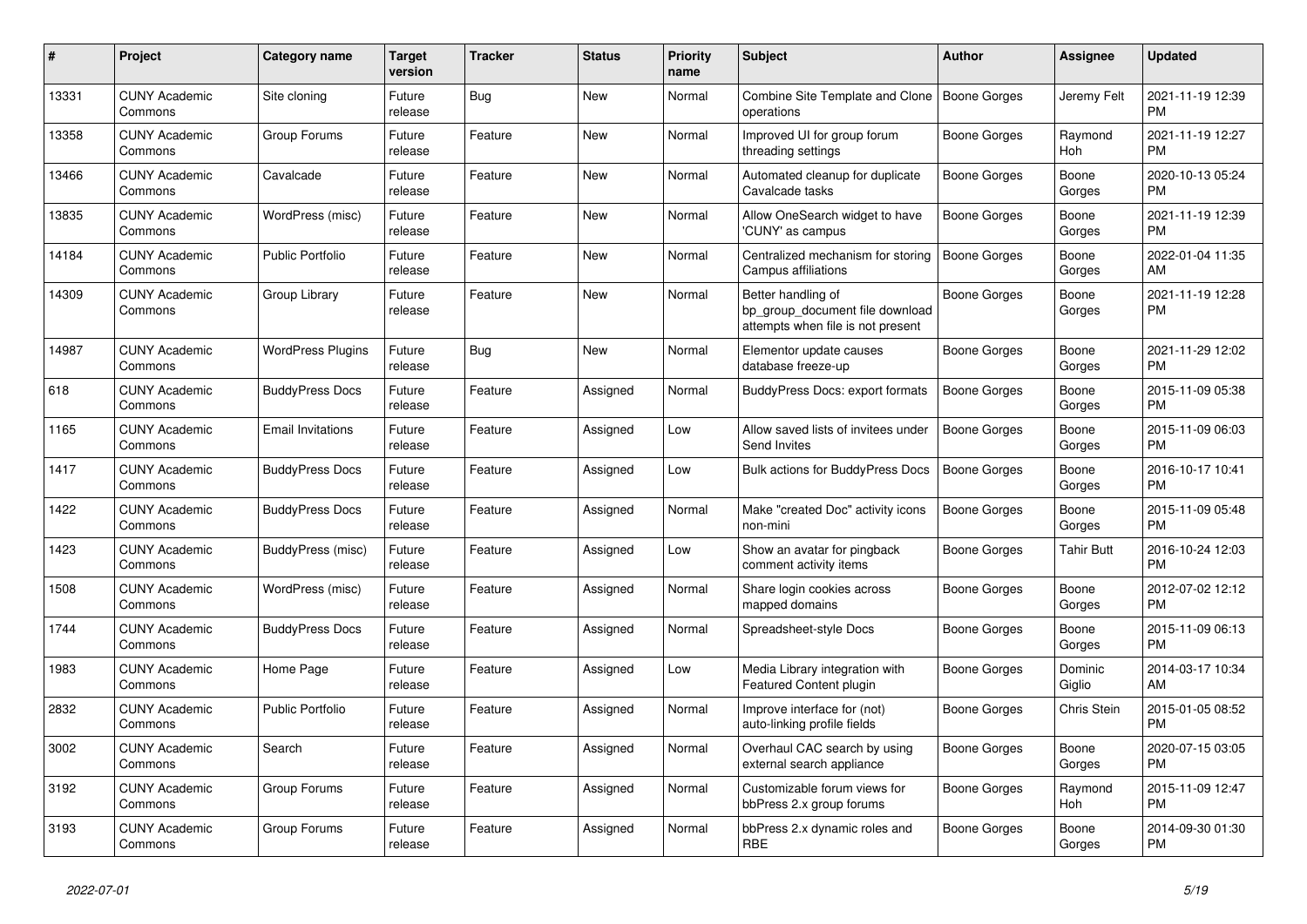| #     | Project                         | <b>Category name</b>     | <b>Target</b><br>version | <b>Tracker</b> | <b>Status</b>        | <b>Priority</b><br>name | <b>Subject</b>                                                        | <b>Author</b>      | <b>Assignee</b>     | <b>Updated</b>                |
|-------|---------------------------------|--------------------------|--------------------------|----------------|----------------------|-------------------------|-----------------------------------------------------------------------|--------------------|---------------------|-------------------------------|
| 3330  | <b>CUNY Academic</b><br>Commons | My Commons               | Future<br>release        | Feature        | Assigned             | Normal                  | "Commons Information" tool                                            | Boone Gorges       | Chris Stein         | 2014-09-22 08:46<br><b>PM</b> |
| 5234  | <b>CUNY Academic</b><br>Commons | Membership               | Future<br>release        | Feature        | Assigned             | Normal                  | Write Unconfirmed patch for WP                                        | Boone Gorges       | Boone<br>Gorges     | 2016-10-24 11:18<br>AM        |
| 16092 | <b>CUNY Academic</b><br>Commons |                          | Future<br>release        | Feature        | Hold                 | Normal                  | Don't show main site in Site<br>search results                        | Boone Gorges       | Boone<br>Gorges     | 2022-05-17 03:12<br><b>PM</b> |
| 11945 | <b>CUNY Academic</b><br>Commons | Reckoning                | Future<br>release        | Feature        | Reporter<br>Feedback | Normal                  | Add Comments bubble to<br>Reckoning views                             | Boone Gorges       | Boone<br>Gorges     | 2019-11-12 05:14<br><b>PM</b> |
| 10380 | <b>CUNY Academic</b><br>Commons | WordPress (misc)         | Future<br>release        | Feature        | In Progress          | Normal                  | Remove blacklisted plugins                                            | Boone Gorges       |                     | 2022-04-26 12:00<br><b>PM</b> |
| 1460  | <b>CUNY Academic</b><br>Commons | Analytics                | Future<br>release        | Feature        | Assigned             | Normal                  | <b>Update System Report</b>                                           | <b>Brian Foote</b> | Boone<br>Gorges     | 2015-11-09 06:13<br><b>PM</b> |
| 3059  | <b>CUNY Academic</b><br>Commons | Group Forums             | Future<br>release        | Design/UX      | <b>New</b>           | Normal                  | Forum Post Permissable Content<br><b>Explanatory Text</b>             | Chris Stein        | <b>Chris Stein</b>  | 2015-04-02 11:27<br>AM        |
| 860   | <b>CUNY Academic</b><br>Commons | Design                   | Future<br>release        | Design/UX      | Assigned             | Normal                  | <b>Standardize Button Treatment</b><br><b>Across the Commons</b>      | Chris Stein        | Chris Stein         | 2014-05-01 09:45<br>AM        |
| 2881  | <b>CUNY Academic</b><br>Commons | <b>Public Portfolio</b>  | Future<br>release        | Feature        | Assigned             | Normal                  | Redesign the UX for Profiles                                          | Chris Stein        | Chris Stein         | 2016-10-13 12:45<br><b>PM</b> |
| 13199 | <b>CUNY Academic</b><br>Commons | Group Forums             | Future<br>release        | Feature        | <b>New</b>           | Normal                  | Favoring Groups over bbPress<br>plugin                                | Colin McDonald     | Colin<br>McDonald   | 2021-11-19 12:28<br><b>PM</b> |
| 13370 | <b>CUNY Academic</b><br>Commons | Group Library            | Future<br>release        | Feature        | New                  | Normal                  | Library bulk deletion and folder<br>editing                           | Colin McDonald     | Boone<br>Gorges     | 2020-10-13 10:41<br>AM        |
| 3473  | <b>CUNY Academic</b><br>Commons | <b>User Experience</b>   | Future<br>release        | Feature        | Assigned             | Normal                  | Commons profile: Add help info<br>about "Positions" replacing "title" | Keith Miyake       | Samantha<br>Raddatz | 2015-11-09 02:28<br><b>PM</b> |
| 6755  | <b>CUNY Academic</b><br>Commons | WordPress (misc)         | Future<br>release        | <b>Bug</b>     | New                  | Normal                  | Cannot Deactivate Plugin                                              | Laura Kane         |                     | 2016-11-16 01:12<br><b>PM</b> |
| 11789 | <b>CUNY Academic</b><br>Commons | Courses                  | Future<br>release        | Feature        | New                  | Normal                  | Ability to remove item from<br>Courses list                           | Laurie Hurson      | Sonja Leix          | 2019-09-24 12:28<br><b>PM</b> |
| 11843 | <b>CUNY Academic</b><br>Commons | WordPress (misc)         | Future<br>release        | Design/UX      | New                  | Normal                  | Tweaking the Gutenberg Editor<br>Interface                            | Laurie Hurson      |                     | 2022-04-26 12:00<br><b>PM</b> |
| 13650 | <b>CUNY Academic</b><br>Commons | Group Library            | Future<br>release        | Feature        | New                  | Normal                  | Forum Attachments in Group<br>Library                                 | Laurie Hurson      |                     | 2021-11-19 12:30<br><b>PM</b> |
| 14787 | <b>CUNY Academic</b><br>Commons | <b>Plugin Packages</b>   | Future<br>release        | Feature        | New                  | Normal                  | Creating a "Design" plugin<br>package                                 | Laurie Hurson      | scott voth          | 2022-04-27 04:56<br><b>PM</b> |
| 9289  | <b>CUNY Academic</b><br>Commons | <b>WordPress Plugins</b> | Future<br>release        | Bug            | Reporter<br>Feedback | Normal                  | Email Users Plugin                                                    | Laurie Hurson      | Boone<br>Gorges     | 2018-10-24 12:34<br><b>PM</b> |
| 11131 | <b>CUNY Academic</b><br>Commons |                          | Future<br>release        | Feature        | Reporter<br>Feedback | Normal                  | Image Annotation Plugins                                              | Laurie Hurson      |                     | 2019-02-26 11:33<br>AM        |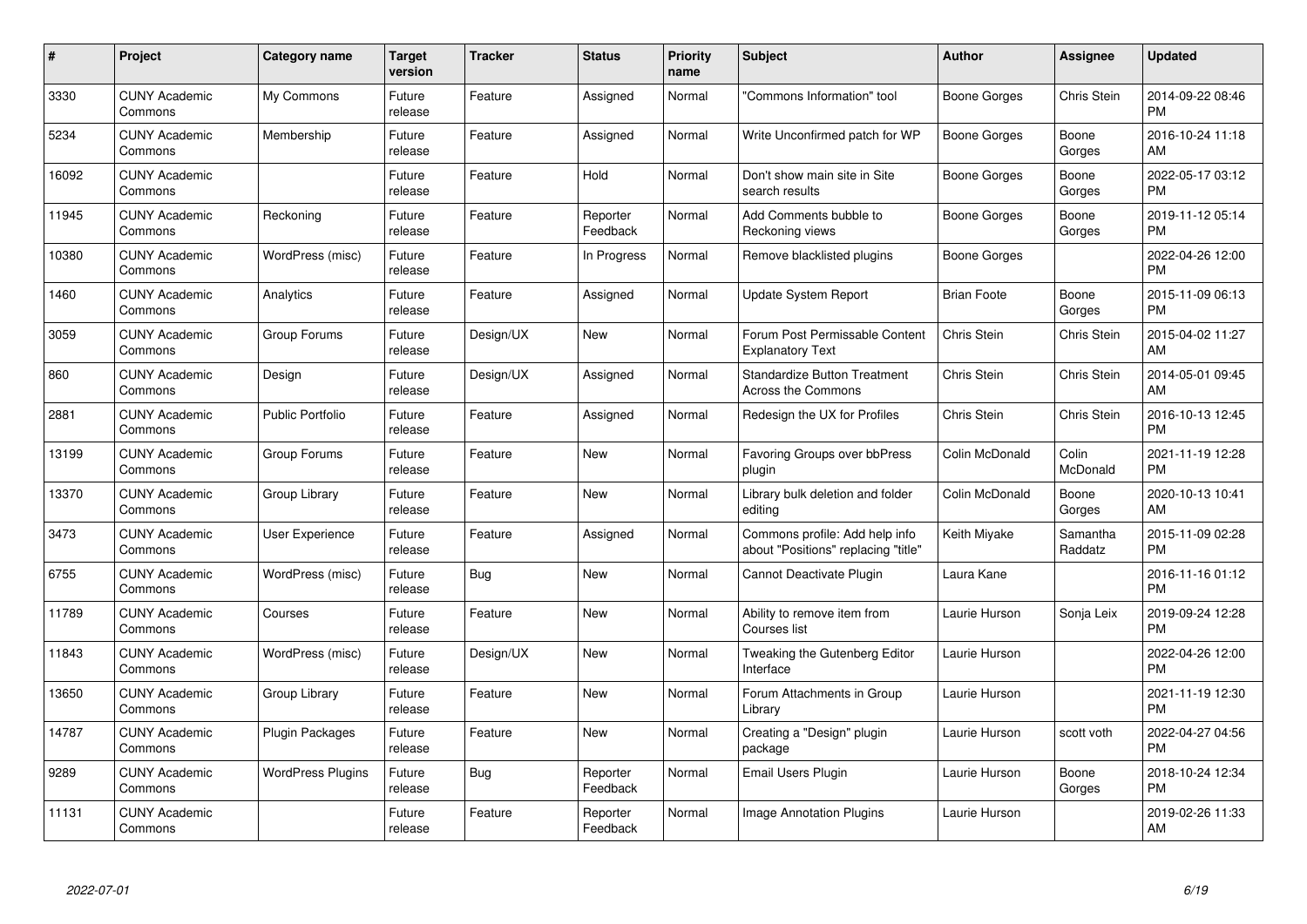| #     | <b>Project</b>                  | Category name             | <b>Target</b><br>version | Tracker        | <b>Status</b>        | <b>Priority</b><br>name | <b>Subject</b>                                                                             | <b>Author</b>   | <b>Assignee</b>     | <b>Updated</b>                |
|-------|---------------------------------|---------------------------|--------------------------|----------------|----------------------|-------------------------|--------------------------------------------------------------------------------------------|-----------------|---------------------|-------------------------------|
| 12446 | <b>CUNY Academic</b><br>Commons | Groups (misc)             | Future<br>release        | Feature        | Reporter<br>Feedback | Normal                  | Toggle default site to group forum<br>posting                                              | Laurie Hurson   | Laurie Hurson       | 2020-03-10 11:57<br>AM        |
| 2325  | <b>CUNY Academic</b><br>Commons | BuddyPress (misc)         | Future<br>release        | Feature        | Assigned             | Low                     | Profile should have separate fields<br>for first/last names                                | local admin     | Boone<br>Gorges     | 2015-11-09 06:09<br><b>PM</b> |
| 2610  | <b>CUNY Academic</b><br>Commons | Group Invitations         | Future<br>release        | Feature        | Assigned             | Low                     | Request: Custom invitation<br>message to group invites                                     | local admin     | Boone<br>Gorges     | 2015-11-09 06:13<br><b>PM</b> |
| 6078  | <b>CUNY Academic</b><br>Commons | <b>Blogs (BuddyPress)</b> | Future<br>release        | Feature        | <b>New</b>           | Normal                  | <b>Explore Adding Network Blog</b><br>Metadata Plugin                                      | Luke Waltzer    | Luke Waltzer        | 2016-10-11 10:29<br><b>PM</b> |
| 6389  | <b>CUNY Academic</b><br>Commons | <b>BuddyPress Docs</b>    | Future<br>release        | Feature        | New                  | Low                     | Make Discussion Area Visible<br>When Editing a Doc                                         | Luke Waltzer    | Boone<br>Gorges     | 2016-10-21 04:16<br><b>PM</b> |
| 7624  | <b>CUNY Academic</b><br>Commons | BuddyPress (misc)         | Future<br>release        | Design/UX      | New                  | Normal                  | <b>BP</b> Notifications                                                                    | Luke Waltzer    | Paige Dupont        | 2017-02-08 10:43<br><b>PM</b> |
| 7981  | <b>CUNY Academic</b><br>Commons | Social Paper              | Future<br>release        | <b>Bug</b>     | <b>New</b>           | Normal                  | Social Paper comments should<br>not go to spam                                             | Luke Waltzer    | Boone<br>Gorges     | 2018-04-16 03:52<br><b>PM</b> |
| 8835  | <b>CUNY Academic</b><br>Commons | Blogs (BuddyPress)        | Future<br>release        | Feature        | New                  | Normal                  | Extend cuny.is shortlinks to sites                                                         | Luke Waltzer    | Boone<br>Gorges     | 2022-04-26 11:59<br>AM        |
| 5225  | <b>CUNY Academic</b><br>Commons | Registration              | Future<br>release        | Feature        | Assigned             | Normal                  | On-boarding Issues                                                                         | Luke Waltzer    | Samantha<br>Raddatz | 2016-02-12 02:58<br><b>PM</b> |
| 5268  | <b>CUNY Academic</b><br>Commons | Group Forums              | Future<br>release        | Bug            | Assigned             | Normal                  | Long-time to post to multiple<br>groups                                                    | Luke Waltzer    | Daniel Jones        | 2016-09-07 06:31<br><b>PM</b> |
| 6392  | <b>CUNY Academic</b><br>Commons | Group Forums              | Future<br>release        | Design/UX      | Assigned             | Low                     | Composition/Preview Panes in<br>Forum Posts                                                | Luke Waltzer    | Paige Dupont        | 2016-10-21 04:26<br><b>PM</b> |
| 9895  | <b>CUNY Academic</b><br>Commons | Onboarding                | Future<br>release        | Feature        | Assigned             | Normal                  | Add "Accept Invitation"<br>link/button/function to Group<br>and/or Site invitation emails? | Luke Waltzer    | Boone<br>Gorges     | 2018-06-07 12:42<br><b>PM</b> |
| 6356  | <b>CUNY Academic</b><br>Commons | <b>WordPress Plugins</b>  | Future<br>release        | <b>Bug</b>     | Reporter<br>Feedback | Low                     | Should Subscribe2 be<br>deprecated?                                                        | Luke Waltzer    |                     | 2017-03-20 12:20<br><b>PM</b> |
| 9211  | <b>CUNY Academic</b><br>Commons | <b>WordPress Plugins</b>  | Future<br>release        | Support        | Reporter<br>Feedback | Normal                  | Auto-Role Setting in Forum Plugin<br>Causing Some Confusion                                | Luke Waltzer    | Boone<br>Gorges     | 2018-03-13 11:44<br>AM        |
| 8211  | <b>CUNY Academic</b><br>Commons | <b>WordPress Themes</b>   | Future<br>release        | Feature        | New                  | Normal                  | Theme Suggestions: Material<br>Design-Inspired Themes                                      | Margaret Galvan | Margaret<br>Galvan  | 2017-08-07 02:48<br><b>PM</b> |
| 8078  | <b>CUNY Academic</b><br>Commons | <b>WordPress Plugins</b>  | Future<br>release        | System Upgrade | Assigned             | Normal                  | <b>CommentPress Updates</b>                                                                | Margaret Galvan | Christian<br>Wach   | 2017-05-08 03:49<br><b>PM</b> |
| 5050  | <b>CUNY Academic</b><br>Commons | Social Paper              | Future<br>release        | Feature        | <b>New</b>           | Low                     | Making comments visible in SP<br>editing mode (SP suggestion #1)                           | Marilyn Weber   | Samantha<br>Raddatz | 2019-09-17 11:10<br><b>PM</b> |
| 5052  | <b>CUNY Academic</b><br>Commons | Social Paper              | Future<br>release        | Feature        | New                  | Low                     | Sentence by sentence or line by<br>line comments (SP suggestion #3)                        | Marilyn Weber   | Boone<br>Gorges     | 2016-02-11 10:24<br><b>PM</b> |
| 5053  | <b>CUNY Academic</b><br>Commons | Social Paper              | Future<br>release        | Feature        | <b>New</b>           | Low                     | Scrollable menu to add readers<br>(SP suggestion #4)                                       | Marilyn Weber   | Samantha<br>Raddatz | 2016-04-21 05:21<br>PM        |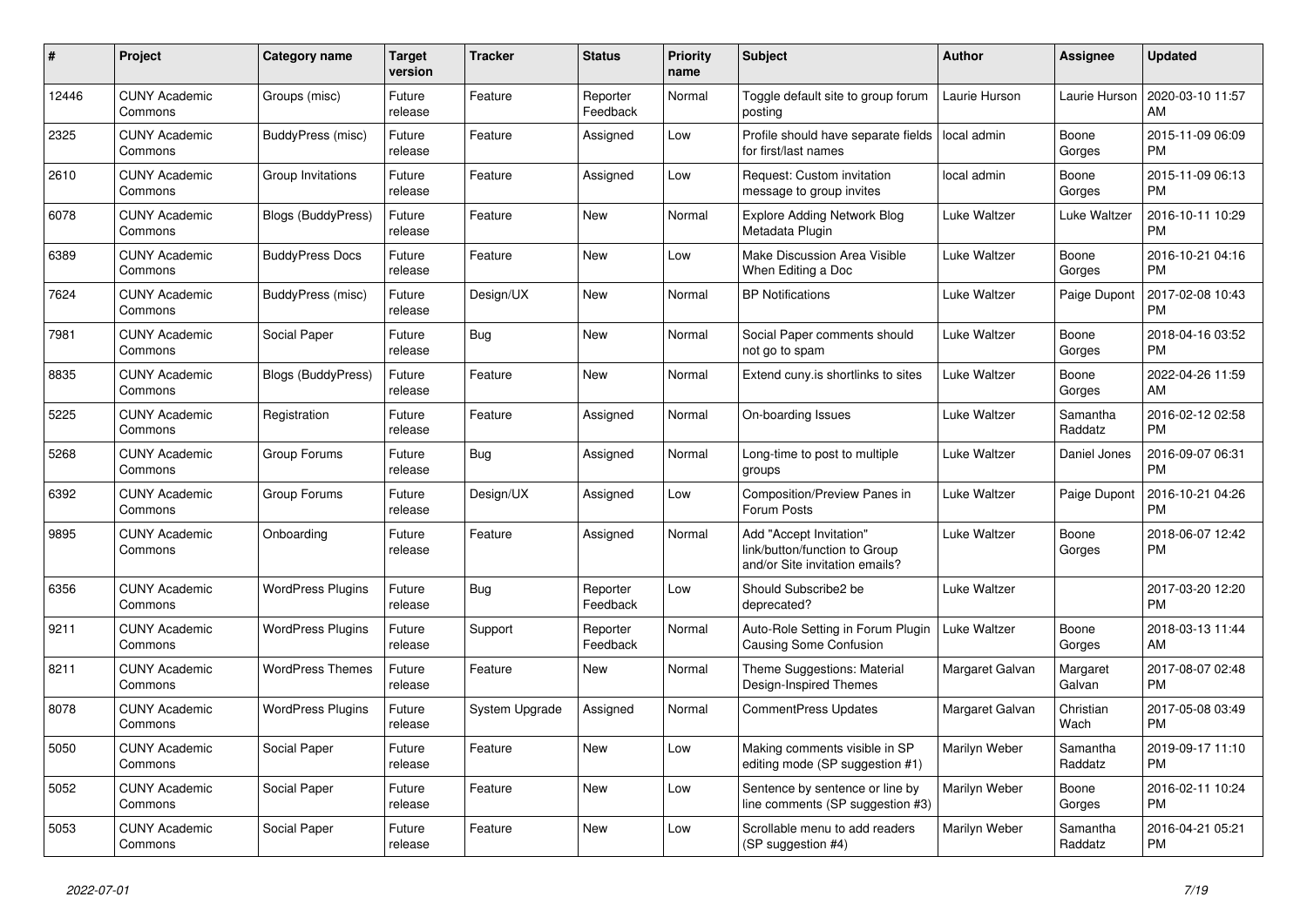| #     | Project                         | Category name              | <b>Target</b><br>version | <b>Tracker</b> | <b>Status</b>        | Priority<br>name | <b>Subject</b>                                                                                                                                        | Author           | Assignee            | <b>Updated</b>                |
|-------|---------------------------------|----------------------------|--------------------------|----------------|----------------------|------------------|-------------------------------------------------------------------------------------------------------------------------------------------------------|------------------|---------------------|-------------------------------|
| 5058  | <b>CUNY Academic</b><br>Commons | Social Paper               | Future<br>release        | Feature        | <b>New</b>           | Low              | Can there be a clearer signal that<br>even when comments have<br>already been made you add<br>comments by clicking on the side?<br>(SP suggestion #5) | Marilyn Weber    | Samantha<br>Raddatz | 2016-02-11 10:24<br><b>PM</b> |
| 5199  | <b>CUNY Academic</b><br>Commons | Social Paper               | Future<br>release        | Feature        | New                  | Normal           | add tables to the SP editor                                                                                                                           | Marilyn Weber    |                     | 2016-10-24 11:27<br>AM        |
| 5205  | <b>CUNY Academic</b><br>Commons | Social Paper               | Future<br>release        | Feature        | <b>New</b>           | Normal           | Social Paper folders                                                                                                                                  | Marilyn Weber    |                     | 2016-02-11 10:24<br><b>PM</b> |
| 5282  | <b>CUNY Academic</b><br>Commons | Social Paper               | Future<br>release        | Bug            | <b>New</b>           | Normal           | Replying via email directs to paper<br>but not individual comment.                                                                                    | Marilyn Weber    | Raymond<br>Hoh      | 2016-03-02 01:48<br><b>PM</b> |
| 5397  | <b>CUNY Academic</b><br>Commons | Social Paper               | Future<br>release        | Feature        | New                  | Normal           | frustrating to have to<br>enable/disable in SP                                                                                                        | Marilyn Weber    | Samantha<br>Raddatz | 2016-04-20 03:39<br><b>PM</b> |
| 5992  | <b>CUNY Academic</b><br>Commons | <b>Email Notifications</b> | Future<br>release        | Feature        | New                  | Normal           | Changing the From line of<br>autogenerated blog emails                                                                                                | Marilyn Weber    |                     | 2018-09-27 05:19<br><b>PM</b> |
| 9835  | <b>CUNY Academic</b><br>Commons | Group Forums               | Future<br>release        | Bug            | Assigned             | Normal           | add a "like" function?                                                                                                                                | Marilyn Weber    | <b>Erik Trainer</b> | 2018-06-05 01:49<br><b>PM</b> |
| 9207  | <b>CUNY Academic</b><br>Commons |                            | Future<br>release        | Support        | Reporter<br>Feedback | Normal           | display dashboards made in<br>Tableau?                                                                                                                | Marilyn Weber    | Boone<br>Gorges     | 2018-04-10 10:42<br>AM        |
| 11971 | <b>CUNY Academic</b><br>Commons | <b>Email Notifications</b> | Future<br>release        | Bug            | Reporter<br>Feedback | Low              | Pictures obscured in emailed post<br>notifications                                                                                                    | Marilyn Weber    | Raymond<br>Hoh      | 2019-11-21 01:14<br><b>PM</b> |
| 364   | <b>CUNY Academic</b><br>Commons | <b>WordPress Plugins</b>   | Future<br>release        | Feature        | New                  | Normal           | <b>Bulletin Board</b>                                                                                                                                 | <b>Matt Gold</b> |                     | 2015-01-05 08:50<br><b>PM</b> |
| 287   | <b>CUNY Academic</b><br>Commons | WordPress (misc)           | Future<br>release        | Feature        | Assigned             | Normal           | Create troubleshooting tool for<br>account sign-up                                                                                                    | <b>Matt Gold</b> | Boone<br>Gorges     | 2015-11-09 06:17<br><b>PM</b> |
| 310   | <b>CUNY Academic</b><br>Commons | BuddyPress (misc)          | Future<br>release        | Feature        | Assigned             | Low              | <b>Friend Request Email</b>                                                                                                                           | <b>Matt Gold</b> | Samantha<br>Raddatz | 2015-11-09 05:08<br><b>PM</b> |
| 333   | <b>CUNY Academic</b><br>Commons | <b>Email Notifications</b> | Future<br>release        | Feature        | Assigned             | Low              | Delay Forum Notification Email<br>Delivery Until After Editing Period<br>Ends                                                                         | <b>Matt Gold</b> | Raymond<br>Hoh      | 2015-11-09 06:01<br>PM        |
| 365   | <b>CUNY Academic</b><br>Commons | WordPress (misc)           | Future<br>release        | Feature        | Assigned             | Normal           | <b>Create Mouseover Tooltips</b><br>throughout Site                                                                                                   | Matt Gold        | Chris Stein         | 2015-11-09 06:18<br><b>PM</b> |
| 370   | <b>CUNY Academic</b><br>Commons | Registration               | Future<br>release        | Feature        | Assigned             | High             | <b>Guest Accounts</b>                                                                                                                                 | <b>Matt Gold</b> | <b>Matt Gold</b>    | 2015-04-09 09:33<br><b>PM</b> |
| 377   | <b>CUNY Academic</b><br>Commons | BuddyPress (misc)          | Future<br>release        | Feature        | Assigned             | Normal           | Like buttons                                                                                                                                          | Matt Gold        | Boone<br>Gorges     | 2010-11-16 05:13<br><b>PM</b> |
| 412   | <b>CUNY Academic</b><br>Commons | <b>WordPress Themes</b>    | Future<br>release        | Feature        | Assigned             | Normal           | <b>Featured Themes</b>                                                                                                                                | Matt Gold        | Dominic<br>Giglio   | 2015-01-05 08:44<br><b>PM</b> |
| 435   | <b>CUNY Academic</b><br>Commons | BuddyPress (misc)          | Future<br>release        | Feature        | Assigned             | Normal           | Include Avatar Images in Forum<br><b>Post Notification Emails</b>                                                                                     | Matt Gold        | Boone<br>Gorges     | 2010-12-08 12:40<br><b>PM</b> |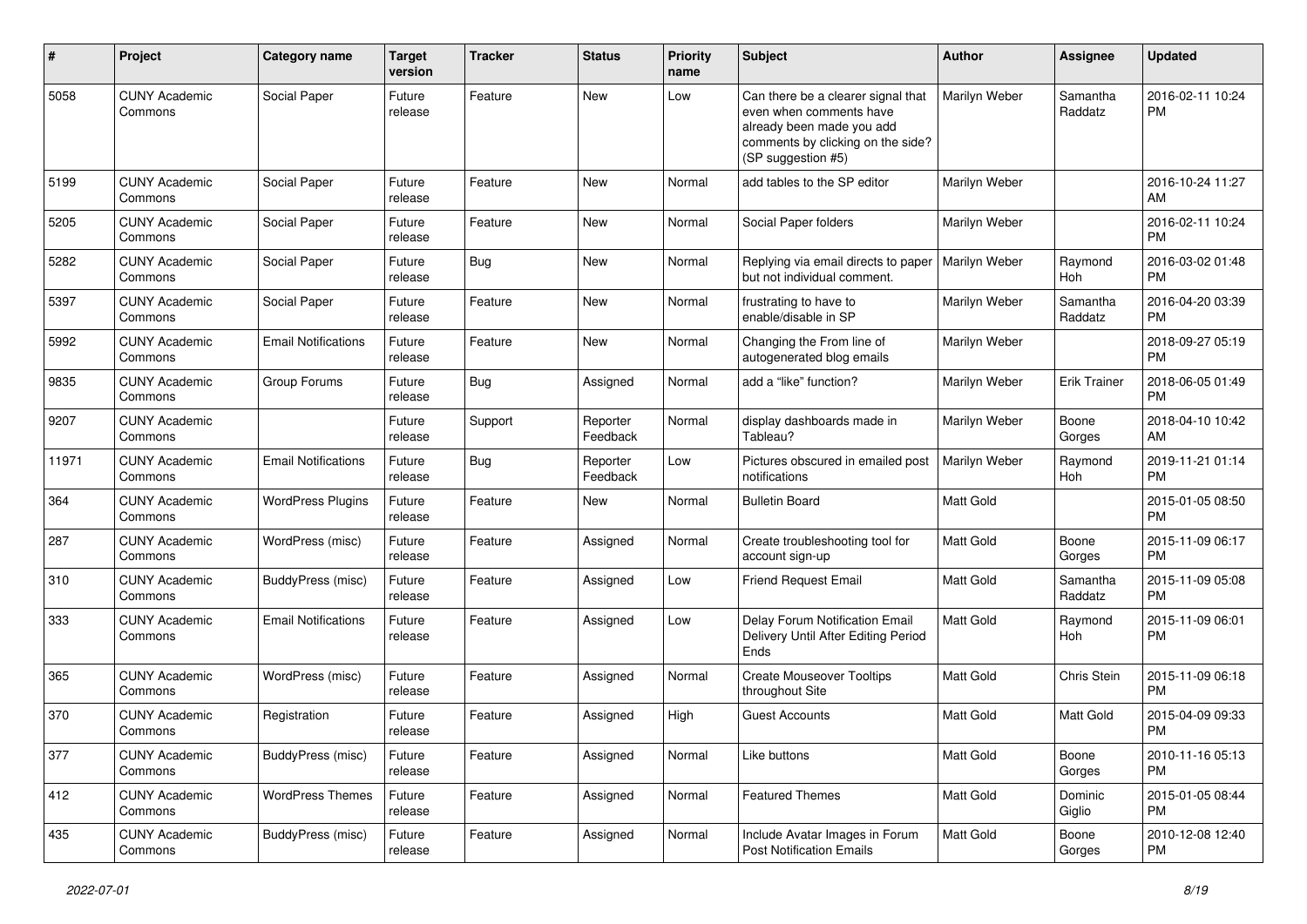| $\#$ | Project                         | <b>Category name</b>     | <b>Target</b><br>version | <b>Tracker</b> | <b>Status</b> | <b>Priority</b><br>name | <b>Subject</b>                                                                | <b>Author</b>    | Assignee            | <b>Updated</b>                |
|------|---------------------------------|--------------------------|--------------------------|----------------|---------------|-------------------------|-------------------------------------------------------------------------------|------------------|---------------------|-------------------------------|
| 497  | <b>CUNY Academic</b><br>Commons | <b>WordPress Plugins</b> | Future<br>release        | Feature        | Assigned      | Normal                  | Drag and Drop Ordering on<br>Gallery Post Plugin                              | Matt Gold        | Ron Rennick         | 2015-11-09 06:18<br><b>PM</b> |
| 500  | <b>CUNY Academic</b><br>Commons | BuddyPress (misc)        | Future<br>release        | Feature        | Assigned      | Normal                  | Export Group Data                                                             | <b>Matt Gold</b> | Boone<br>Gorges     | 2010-12-19 12:09<br><b>PM</b> |
| 554  | <b>CUNY Academic</b><br>Commons | BuddyPress (misc)        | Future<br>release        | Feature        | Assigned      | Normal                  | Add Trackback notifications to<br>site-wide activity feed                     | Matt Gold        | Boone<br>Gorges     | 2015-11-09 06:19<br><b>PM</b> |
| 599  | <b>CUNY Academic</b><br>Commons | BuddyPress (misc)        | Future<br>release        | Feature        | Assigned      | Normal                  | Consider adding rating plugins for<br><b>BuddyPress/BBPress</b>               | <b>Matt Gold</b> | Boone<br>Gorges     | 2011-08-22 06:50<br><b>PM</b> |
| 635  | <b>CUNY Academic</b><br>Commons | BuddyPress (misc)        | Future<br>release        | Feature        | Assigned      | Normal                  | Big Blue Button -<br>Videoconferencing in Groups and<br><b>Blogs</b>          | Matt Gold        | Boone<br>Gorges     | 2011-03-14 03:24<br><b>PM</b> |
| 653  | <b>CUNY Academic</b><br>Commons | Group Blogs              | Future<br>release        | Feature        | Assigned      | Normal                  | Redesign Integration of Groups<br>and Blogs                                   | <b>Matt Gold</b> | Samantha<br>Raddatz | 2015-11-09 05:40<br><b>PM</b> |
| 658  | <b>CUNY Academic</b><br>Commons | <b>WordPress Plugins</b> | Future<br>release        | Feature        | Assigned      | Normal                  | Rebulid Sitewide Tag Suggestion                                               | <b>Matt Gold</b> | Boone<br>Gorges     | 2015-01-05 08:47<br><b>PM</b> |
| 940  | <b>CUNY Academic</b><br>Commons | Redmine                  | Future<br>release        | Feature        | Assigned      | Low                     | Communication with users after<br>releases                                    | Matt Gold        | Dominic<br>Giglio   | 2012-09-09 04:36<br><b>PM</b> |
| 1105 | <b>CUNY Academic</b><br>Commons | WordPress (misc)         | Future<br>release        | Feature        | Assigned      | Normal                  | Rephrase Blog Privacy Options                                                 | Matt Gold        | Samantha<br>Raddatz | 2015-11-09 06:19<br><b>PM</b> |
| 1192 | <b>CUNY Academic</b><br>Commons | <b>Group Files</b>       | Future<br>release        | Feature        | Assigned      | Low                     | When posting group files, allow<br>users to add a category without<br>saving  | Matt Gold        | Raymond<br>Hoh      | 2015-11-09 05:53<br><b>PM</b> |
| 1562 | <b>CUNY Academic</b><br>Commons | <b>WordPress Plugins</b> | Future<br>release        | Feature        | Assigned      | Low                     | Play with NYT Collaborative<br>Authoring Tool                                 | <b>Matt Gold</b> | Boone<br>Gorges     | 2015-01-05 08:47<br><b>PM</b> |
| 2013 | <b>CUNY Academic</b><br>Commons | <b>Public Portfolio</b>  | Future<br>release        | Feature        | Assigned      | Low                     | Have Profile Privacy Options show   Matt Gold<br>up only for filled-in fields |                  | Boone<br>Gorges     | 2015-11-09 06:09<br><b>PM</b> |
| 2223 | <b>CUNY Academic</b><br>Commons | <b>WordPress Plugins</b> | Future<br>release        | Feature        | Assigned      | Low                     | Add Participad to the CUNY<br><b>Academic Commons</b>                         | Matt Gold        | Boone<br>Gorges     | 2014-09-17 10:03<br><b>PM</b> |
| 2523 | <b>CUNY Academic</b><br>Commons | <b>BuddyPress Docs</b>   | Future<br>release        | Feature        | Assigned      | Normal                  | Allow Users to Upload Images to<br><b>BP</b> Docs                             | Matt Gold        | Boone<br>Gorges     | 2015-11-09 06:14<br><b>PM</b> |
| 3042 | <b>CUNY Academic</b><br>Commons | <b>Public Portfolio</b>  | Future<br>release        | Feature        | Assigned      | Normal                  | Browsing member interests                                                     | Matt Gold        | Boone<br>Gorges     | 2015-03-21 09:04<br><b>PM</b> |
| 3080 | <b>CUNY Academic</b><br>Commons | <b>Group Files</b>       | Future<br>release        | Feature        | Assigned      | Low                     | Create a system to keep track of<br>file changes                              | Matt Gold        | Boone<br>Gorges     | 2014-02-26 10:04<br><b>PM</b> |
| 3090 | <b>CUNY Academic</b><br>Commons | Twitter page             | Future<br>release        | Feature        | Assigned      | Normal                  | Prevent Retweets from showing<br>up on Commons twitter page                   | Matt Gold        | Tahir Butt          | 2016-10-24 11:31<br>AM        |
| 3220 | <b>CUNY Academic</b><br>Commons | <b>Public Portfolio</b>  | Future<br>release        | Feature        | Assigned      | Normal                  | Add indent/outdent option to<br>Formatting Buttons on Profile<br>Page         | <b>Matt Gold</b> | Boone<br>Gorges     | 2014-05-21 10:39<br><b>PM</b> |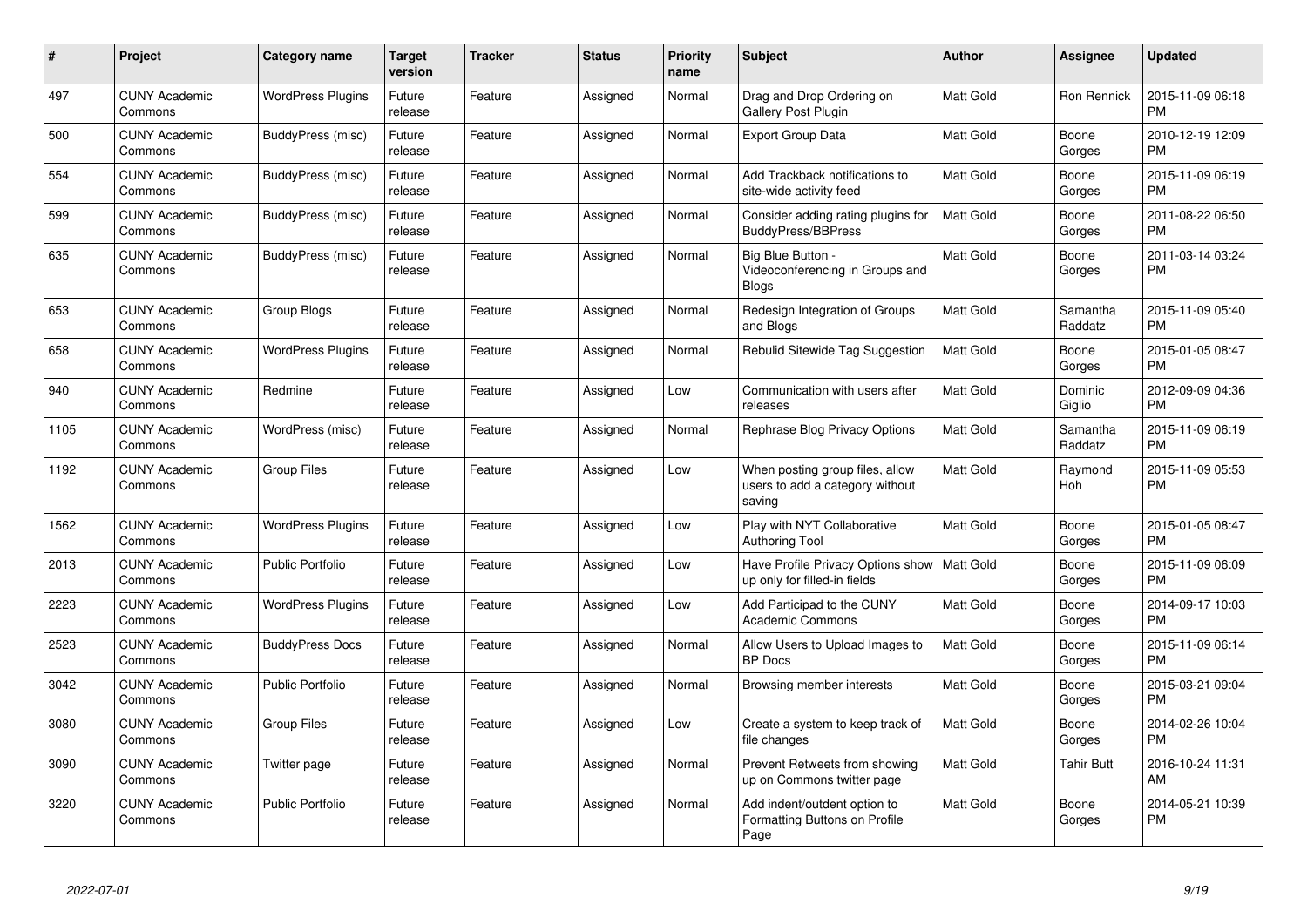| $\#$ | Project                         | <b>Category name</b>    | Target<br>version | <b>Tracker</b> | <b>Status</b> | Priority<br>name | <b>Subject</b>                                                      | <b>Author</b>    | <b>Assignee</b>     | <b>Updated</b>                |
|------|---------------------------------|-------------------------|-------------------|----------------|---------------|------------------|---------------------------------------------------------------------|------------------|---------------------|-------------------------------|
| 3308 | <b>CUNY Academic</b><br>Commons | Group Invitations       | Future<br>release | Feature        | Assigned      | Normal           | Allow members to rescind group<br>invitations                       | <b>Matt Gold</b> | Boone<br>Gorges     | 2015-04-01 08:53<br><b>PM</b> |
| 3354 | <b>CUNY Academic</b><br>Commons | <b>Group Files</b>      | Future<br>release | Feature        | Assigned      | Low              | Allow Group Download of Multiple<br><b>Selected Files</b>           | <b>Matt Gold</b> | <b>Chris Stein</b>  | 2014-08-01 08:50<br>AM        |
| 3517 | <b>CUNY Academic</b><br>Commons | My Commons              | Future<br>release | Feature        | Assigned      | Normal           | Mute/Unmute My Commons<br>updates                                   | Matt Gold        | Raymond<br>Hoh      | 2015-11-09 01:19<br><b>PM</b> |
| 3536 | <b>CUNY Academic</b><br>Commons | My Commons              | Future<br>release | Feature        | Assigned      | Normal           | Infinite Scroll on My Commons<br>page                               | <b>Matt Gold</b> | Raymond<br>Hoh      | 2015-04-13 04:42<br><b>PM</b> |
| 3577 | <b>CUNY Academic</b><br>Commons | My Commons              | Future<br>release | Design/UX      | Assigned      | Normal           | Replies to items in My Commons                                      | <b>Matt Gold</b> | Raymond<br>Hoh      | 2015-04-09 05:19<br><b>PM</b> |
| 3662 | <b>CUNY Academic</b><br>Commons | <b>SEO</b>              | Future<br>release | Feature        | Assigned      | Normal           | Duplicate Content/SEO/Google<br>issues                              | <b>Matt Gold</b> | Raymond<br>Hoh      | 2015-04-13 04:37<br><b>PM</b> |
| 3759 | <b>CUNY Academic</b><br>Commons | WordPress (misc)        | Future<br>release | Feature        | Assigned      | Normal           | Review Interface for Adding Users<br>to Blogs                       | <b>Matt Gold</b> | Boone<br>Gorges     | 2015-03-24 05:52<br><b>PM</b> |
| 3768 | <b>CUNY Academic</b><br>Commons | <b>Public Portfolio</b> | Future<br>release | Feature        | Assigned      | Normal           | Institutions/Past positions on<br>public portfolios                 | Matt Gold        | Boone<br>Gorges     | 2018-04-23 10:44<br>AM        |
| 3770 | <b>CUNY Academic</b><br>Commons | <b>Public Portfolio</b> | Future<br>release | Feature        | Assigned      | Normal           | Improve Layout/Formatting of<br>Positions Area on Public Portfolios | <b>Matt Gold</b> | <b>Chris Stein</b>  | 2015-04-01 09:17<br><b>PM</b> |
| 4053 | <b>CUNY Academic</b><br>Commons | Events                  | Future<br>release | Feature        | Assigned      | Normal           | Create new tab for past events                                      | <b>Matt Gold</b> | Boone<br>Gorges     | 2015-05-12 02:10<br><b>PM</b> |
| 4238 | <b>CUNY Academic</b><br>Commons | Events                  | Future<br>release | Feature        | Assigned      | Normal           | Copy Events to Other Groups?                                        | Matt Gold        | Boone<br>Gorges     | 2015-07-02 10:08<br>AM        |
| 4404 | <b>CUNY Academic</b><br>Commons | <b>Public Portfolio</b> | Future<br>release | Design/UX      | Assigned      | Normal           | Change color of permissions info<br>on portfolio editing interface  | <b>Matt Gold</b> | Samantha<br>Raddatz | 2015-08-11 05:28<br><b>PM</b> |
| 4661 | <b>CUNY Academic</b><br>Commons | User Experience         | Future<br>release | Bug            | Assigned      | Normal           | Simplify Events text                                                | Matt Gold        | Samantha<br>Raddatz | 2015-10-02 09:06<br><b>PM</b> |
| 4903 | <b>CUNY Academic</b><br>Commons | Events                  | Future<br>release | Design/UX      | Assigned      | Normal           | Improving visual appearance of<br>event calendars                   | Matt Gold        | Boone<br>Gorges     | 2016-10-13 11:51<br>AM        |
| 4980 | <b>CUNY Academic</b><br>Commons | Home Page               | Future<br>release | Feature        | Assigned      | Normal           | <b>CAC Featured Content -- Adding</b><br>Randomization              | <b>Matt Gold</b> | Boone<br>Gorges     | 2016-12-12 03:01<br><b>PM</b> |
| 5016 | <b>CUNY Academic</b><br>Commons | Events                  | Future<br>release | Feature        | Assigned      | Low              | Allow comments to be posted on<br>events                            | Matt Gold        | Raymond<br>Hoh      | 2019-03-01 02:23<br><b>PM</b> |
| 5316 | <b>CUNY Academic</b><br>Commons | User Experience         | Future<br>release | Feature        | Assigned      | Normal           | Prompt user email address<br>updates                                | <b>Matt Gold</b> | Stephen Real        | 2016-12-21 03:30<br><b>PM</b> |
| 5581 | <b>CUNY Academic</b><br>Commons | Analytics               | Future<br>release | Feature        | Assigned      | Normal           | Explore alternatives to Google<br>Analytics                         | <b>Matt Gold</b> | Valerie<br>Townsend | 2020-04-17 03:12<br><b>PM</b> |
| 5691 | CUNY Academic<br>Commons        | Blogs (BuddyPress)      | Future<br>release | Bug            | Assigned      | High             | Differing numbers on Sites display                                  | <b>Matt Gold</b> | Raymond<br>Hoh      | 2016-06-13 01:37<br><b>PM</b> |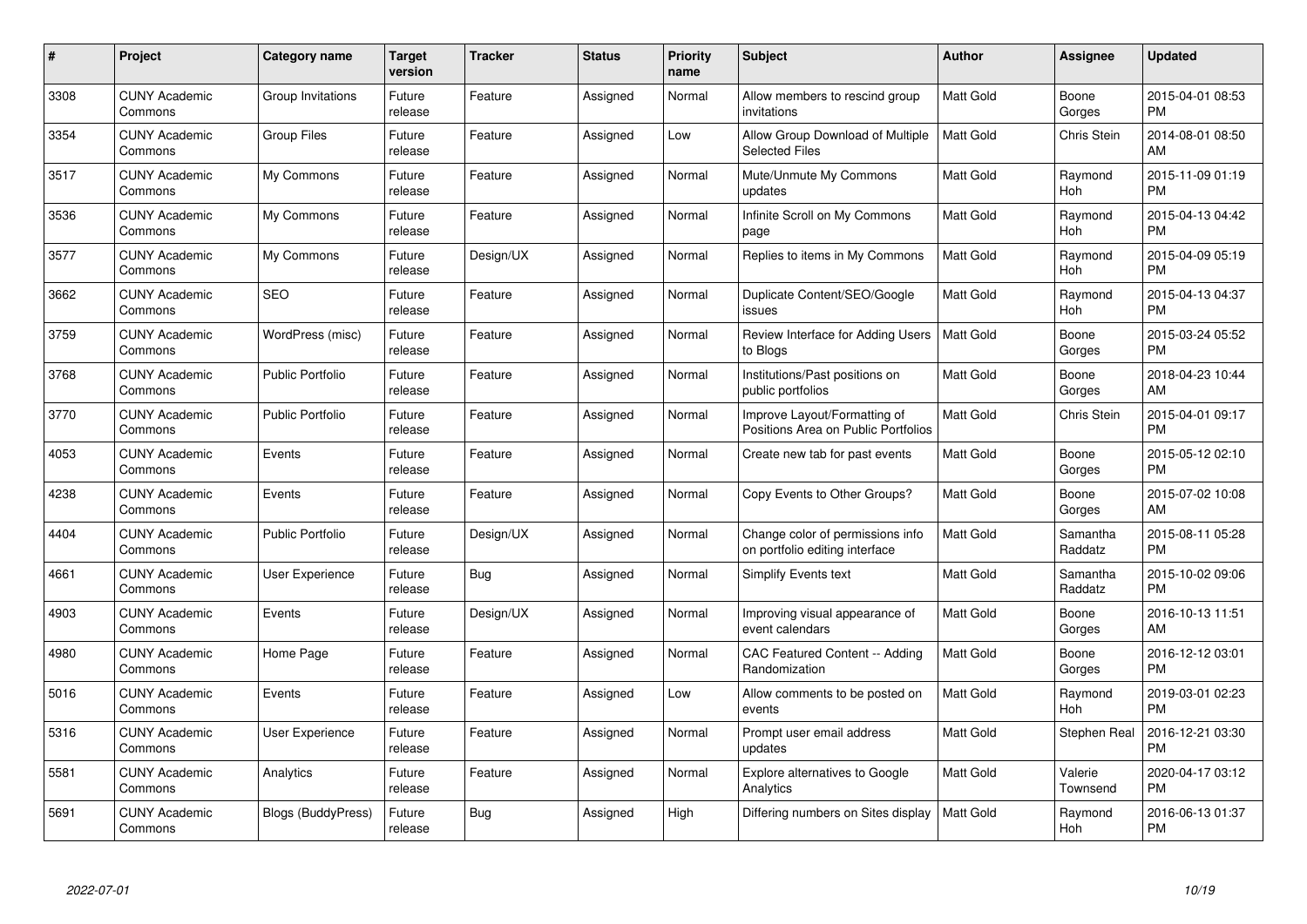| #     | Project                         | Category name              | <b>Target</b><br>version | <b>Tracker</b> | <b>Status</b>        | Priority<br>name | <b>Subject</b>                                                                 | <b>Author</b>     | Assignee            | <b>Updated</b>                |
|-------|---------------------------------|----------------------------|--------------------------|----------------|----------------------|------------------|--------------------------------------------------------------------------------|-------------------|---------------------|-------------------------------|
| 5696  | <b>CUNY Academic</b><br>Commons | Events                     | Future<br>release        | Feature        | Assigned             | Normal           | Events Calendar - display options<br>calendar aggregation                      | <b>Matt Gold</b>  | Boone<br>Gorges     | 2016-10-13 11:44<br>AM        |
| 5955  | <b>CUNY Academic</b><br>Commons | Outreach                   | Future<br>release        | Feature        | Assigned             | Normal           | Create auto-newsletter for<br>commons members                                  | Matt Gold         | Luke Waltzer        | 2016-08-30 10:34<br>AM        |
| 6426  | <b>CUNY Academic</b><br>Commons | Spam/Spam<br>Prevention    | Future<br>release        | Feature        | Assigned             | Normal           | Force captcha on all comments?                                                 | Matt Gold         | <b>Tahir Butt</b>   | 2016-10-24 02:06<br><b>PM</b> |
| 8836  | <b>CUNY Academic</b><br>Commons | <b>Blogs (BuddyPress)</b>  | Future<br>release        | Feature        | Assigned             | Normal           | Redesign site launch process                                                   | Matt Gold         | Boone<br>Gorges     | 2019-10-03 02:49<br><b>PM</b> |
| 8900  | <b>CUNY Academic</b><br>Commons | Accessibility              | Future<br>release        | Feature        | Assigned             | Normal           | Look into tools to enforce<br>accessibility in WP environment                  | Matt Gold         | Boone<br>Gorges     | 2022-04-26 11:59<br>AM        |
| 8901  | <b>CUNY Academic</b><br>Commons | Accessibility              | Future<br>release        | Feature        | Assigned             | Normal           | Theme analysis for accessibility                                               | Matt Gold         | Boone<br>Gorges     | 2022-04-26 11:59<br>AM        |
| 9028  | <b>CUNY Academic</b><br>Commons | Onboarding                 | Future<br>release        | Feature        | Assigned             | Normal           | suggest groups to new members<br>during the registration process               | <b>Matt Gold</b>  | Chris Stein         | 2018-10-24 12:34<br><b>PM</b> |
| 10659 | <b>CUNY Academic</b><br>Commons | Group Forums               | Future<br>release        | Feature        | Assigned             | Normal           | Post to multiple groups via email                                              | <b>Matt Gold</b>  | Raymond<br>Hoh      | 2018-11-15 12:54<br>AM        |
| 15604 | <b>CUNY Academic</b><br>Commons | <b>Email Notifications</b> | Future<br>release        | Feature        | Assigned             | Normal           | Restructure Commons Group<br>Digest Email Messages                             | Matt Gold         | Boone<br>Gorges     | 2022-05-26 10:45<br>AM        |
| 8756  | <b>CUNY Academic</b><br>Commons | Group Blogs                | Future<br>release        | Feature        | Hold                 | Normal           | Connect multiple blogs to one<br>group?                                        | Matt Gold         | Boone<br>Gorges     | 2017-09-30 10:42<br>AM        |
| 1456  | <b>CUNY Academic</b><br>Commons | Group Invitations          | Future<br>release        | Feature        | Reporter<br>Feedback | Low              | Invite to Group Button from Profile<br>Field                                   | <b>Matt Gold</b>  | Samantha<br>Raddatz | 2015-11-09 05:59<br><b>PM</b> |
| 1544  | <b>CUNY Academic</b><br>Commons | Groups (misc)              | Future<br>release        | Feature        | Reporter<br>Feedback | Normal           | Group Filtering and Sorting                                                    | Matt Gold         | Chris Stein         | 2019-03-01 02:25<br><b>PM</b> |
| 6014  | <b>CUNY Academic</b><br>Commons | Publicity                  | Future<br>release        | Publicity      | Reporter<br>Feedback | Normal           | Google search listing                                                          | <b>Matt Gold</b>  | Boone<br>Gorges     | 2016-09-21 03:48<br><b>PM</b> |
| 7115  | <b>CUNY Academic</b><br>Commons | Groups (misc)              | Future<br>release        | Feature        | Reporter<br>Feedback | Normal           | make licensing info clear during<br>group creation                             | <b>Matt Gold</b>  | Raymond<br>Hoh      | 2020-12-08 11:32<br>AM        |
| 9947  | <b>CUNY Academic</b><br>Commons | <b>WordPress Plugins</b>   | Future<br>release        | Feature        | Reporter<br>Feedback | Normal           | Install H5P quiz plugin                                                        | Matt Gold         | Boone<br>Gorges     | 2018-09-11 11:01<br>AM        |
| 481   | <b>CUNY Academic</b><br>Commons | Groups (misc)              | Future<br>release        | Feature        | Assigned             | Normal           | ability to archive inactive groups<br>and blogs                                | Michael Mandiberg | Samantha<br>Raddatz | 2015-11-09 05:56<br><b>PM</b> |
| 2167  | <b>CUNY Academic</b><br>Commons | WordPress (misc)           | Future<br>release        | Bug            | Assigned             | Normal           | <b>CAC-Livestream Plugin Issues</b>                                            | Michael Smith     | Dominic<br>Giglio   | 2015-01-02 03:06<br><b>PM</b> |
| 3458  | <b>CUNY Academic</b><br>Commons | Groups (misc)              | Future<br>release        | Feature        | Assigned             | Normal           | Filter Members of Group by<br>Campus                                           | Michael Smith     | Samantha<br>Raddatz | 2014-09-26 08:32<br><b>PM</b> |
| 2753  | <b>CUNY Academic</b><br>Commons | <b>Public Portfolio</b>    | Future<br>release        | Feature        | New                  | Normal           | Create actual actual tagification in<br>academic interests and other<br>fields | Micki Kaufman     | Boone<br>Gorges     | 2015-01-05 08:52<br><b>PM</b> |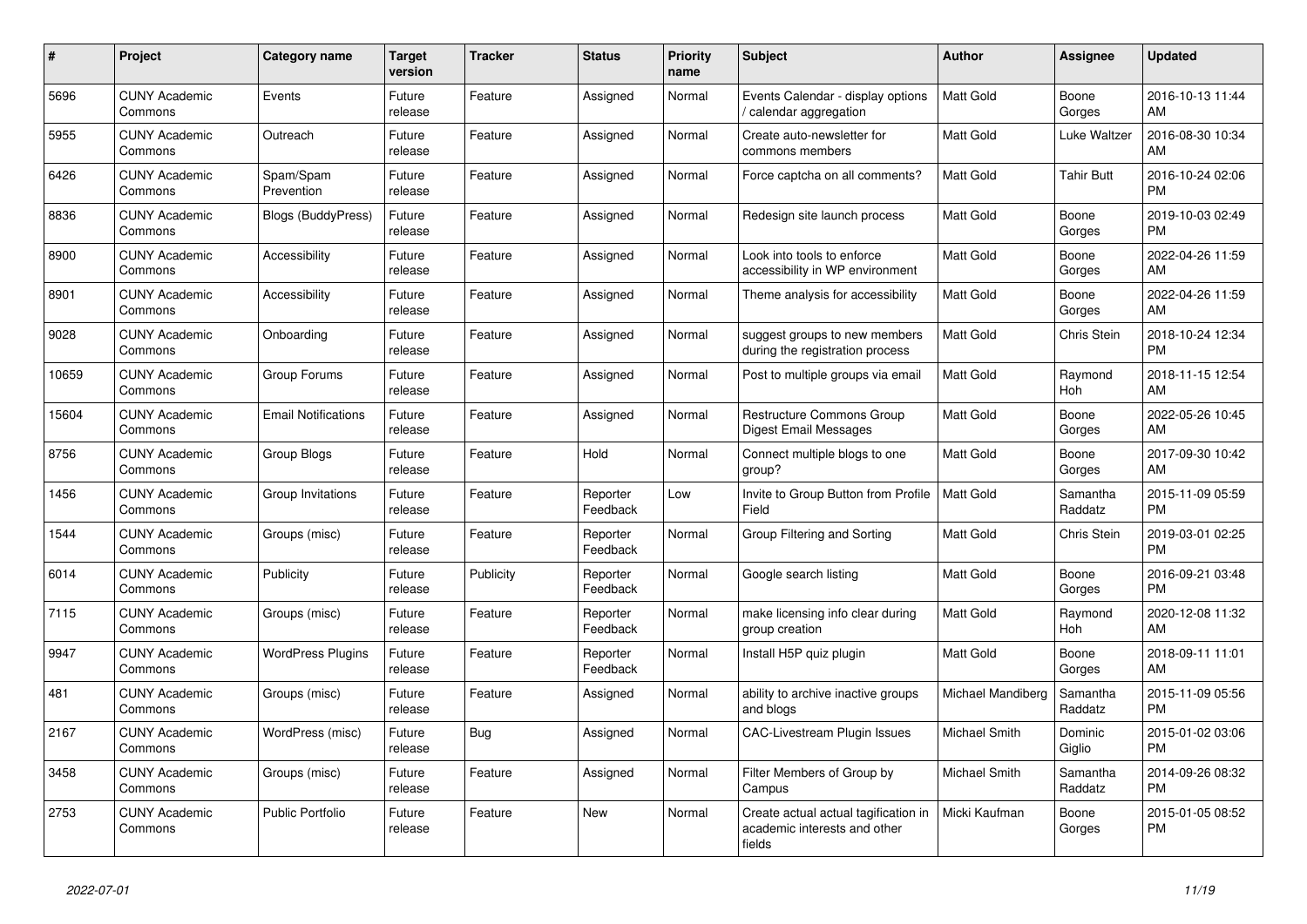| #     | Project                         | <b>Category name</b>     | <b>Target</b><br>version | <b>Tracker</b> | <b>Status</b>        | <b>Priority</b><br>name | <b>Subject</b>                                                                                  | Author                  | <b>Assignee</b>     | <b>Updated</b>                |
|-------|---------------------------------|--------------------------|--------------------------|----------------|----------------------|-------------------------|-------------------------------------------------------------------------------------------------|-------------------------|---------------------|-------------------------------|
| 2754  | <b>CUNY Academic</b><br>Commons | Design                   | Future<br>release        | Feature        | Assigned             | Normal                  | Determine strategy for CAC logo<br>handling in top header                                       | Micki Kaufman           | Chris Stein         | 2015-01-05 08:53<br><b>PM</b> |
| 3475  | <b>CUNY Academic</b><br>Commons | Events                   | Future<br>release        | Feature        | Assigned             | Normal                  | Request to add plugin to<br>streamline room<br>booking/appointment booking                      | Naomi Barrettara        | Boone<br>Gorges     | 2014-12-01 05:14<br><b>PM</b> |
| 8675  | <b>CUNY Academic</b><br>Commons | <b>User Onboarding</b>   | Future<br>release        | <b>Bug</b>     | Reporter<br>Feedback | Low                     | Add new User search screen calls<br>for the input of email address but<br>doesn't work with one | Paul Hebert             | Boone<br>Gorges     | 2017-10-11 11:17<br>AM        |
| 5182  | <b>CUNY Academic</b><br>Commons | Social Paper             | Future<br>release        | Design/UX      | New                  | Normal                  | "Publishing" a private paper on<br>social paper?                                                | Raffi<br>Khatchadourian | Boone<br>Gorges     | 2016-10-13 04:12<br><b>PM</b> |
| 5183  | <b>CUNY Academic</b><br>Commons | Social Paper             | Future<br>release        | Design/UX      | <b>New</b>           | Normal                  | Creating a new paper when<br>viewing an existing paper                                          | Raffi<br>Khatchadourian | Samantha<br>Raddatz | 2016-02-02 12:09<br><b>PM</b> |
| 8498  | <b>CUNY Academic</b><br>Commons | <b>WordPress Plugins</b> | Future<br>release        | Feature        | <b>New</b>           | Low                     | <b>Gravity Forms Email Users</b>                                                                | Raffi<br>Khatchadourian | Matt Gold           | 2017-10-13 12:58<br><b>PM</b> |
| 3691  | <b>CUNY Academic</b><br>Commons | <b>WordPress Plugins</b> | Future<br>release        | Bug            | <b>New</b>           | Normal                  | <b>WPMU Domain Mapping</b><br>Debugging on cdev                                                 | Raymond Hoh             | Matt Gold           | 2014-12-12 09:04<br>AM        |
| 11243 | <b>CUNY Academic</b><br>Commons | BuddyPress (misc)        | Future<br>release        | Bug            | New                  | Normal                  | Audit bp-custom.php                                                                             | Raymond Hoh             | Raymond<br>Hoh      | 2022-04-26 11:59<br>AM        |
| 14496 | <b>CUNY Academic</b><br>Commons | Domain Mapping           | Future<br>release        | Bug            | New                  | Normal                  | Mapped domain SSO uses<br>third-party cookies                                                   | Raymond Hoh             | Raymond<br>Hoh      | 2021-05-24 04:03<br><b>PM</b> |
| 3939  | <b>CUNY Academic</b><br>Commons | <b>WordPress Plugins</b> | Future<br>release        | Bug            | Hold                 | Normal                  | Activity stream support for<br>Co-Authors Plus plugin                                           | Raymond Hoh             | Raymond<br>Hoh      | 2015-11-09 06:13<br><b>PM</b> |
| 58    | <b>CUNY Academic</b><br>Commons | BuddyPress (misc)        | Future<br>release        | Feature        | Assigned             | Low                     | Make member search sortable by<br>last name                                                     | Roberta Brody           | Boone<br>Gorges     | 2010-08-26 02:38<br><b>PM</b> |
| 4222  | <b>CUNY Academic</b><br>Commons | User Experience          | Future<br>release        | Design/UX      | <b>New</b>           | Normal                  | Add information to 'Delete<br>Account' page                                                     | Samantha Raddatz        | scott voth          | 2015-06-26 11:35<br>AM        |
| 4225  | <b>CUNY Academic</b><br>Commons | <b>DiRT</b> Integration  | Future<br>release        | Design/UX      | <b>New</b>           | Normal                  | Add information to DIRT page (in<br>Create a Group)                                             | Samantha Raddatz        | Matt Gold           | 2015-06-26 03:14<br><b>PM</b> |
| 4226  | <b>CUNY Academic</b><br>Commons | <b>BuddyPress Docs</b>   | Future<br>release        | Design/UX      | <b>New</b>           | Normal                  | Add option to connect a Doc with<br>a Group                                                     | Samantha Raddatz        | Samantha<br>Raddatz | 2015-09-09 04:08<br><b>PM</b> |
| 4253  | <b>CUNY Academic</b><br>Commons | Public Portfolio         | Future<br>release        | Design/UX      | New                  | Normal                  | Encourage users to add portfolio<br>content                                                     | Samantha Raddatz        | Samantha<br>Raddatz | 2015-07-07 11:32<br>AM        |
| 4592  | <b>CUNY Academic</b><br>Commons | Events                   | Future<br>release        | Design/UX      | <b>New</b>           | Normal                  | Event Creation - Venue Dropdown<br>Slow                                                         | Samantha Raddatz        | Boone<br>Gorges     | 2015-09-14 04:56<br>PM        |
| 4622  | <b>CUNY Academic</b><br>Commons | <b>Public Portfolio</b>  | Future<br>release        | Design/UX      | New                  | Normal                  | <b>Profile Visibility Settings</b>                                                              | Samantha Raddatz        | Samantha<br>Raddatz | 2015-09-21 12:18<br><b>PM</b> |
| 4221  | <b>CUNY Academic</b><br>Commons | Group Forums             | Future<br>release        | Design/UX      | Assigned             | Normal                  | Add 'Number of Posts' display<br>option to Forum page                                           | Samantha Raddatz        | Samantha<br>Raddatz | 2015-06-26 02:21<br><b>PM</b> |
| 585   | <b>CUNY Academic</b><br>Commons | Group Forums             | Future<br>release        | Feature        | Assigned             | Normal                  | Merge Forum Topics                                                                              | Sarah Morgano           | Boone<br>Gorges     | 2011-07-06 04:11<br><b>PM</b> |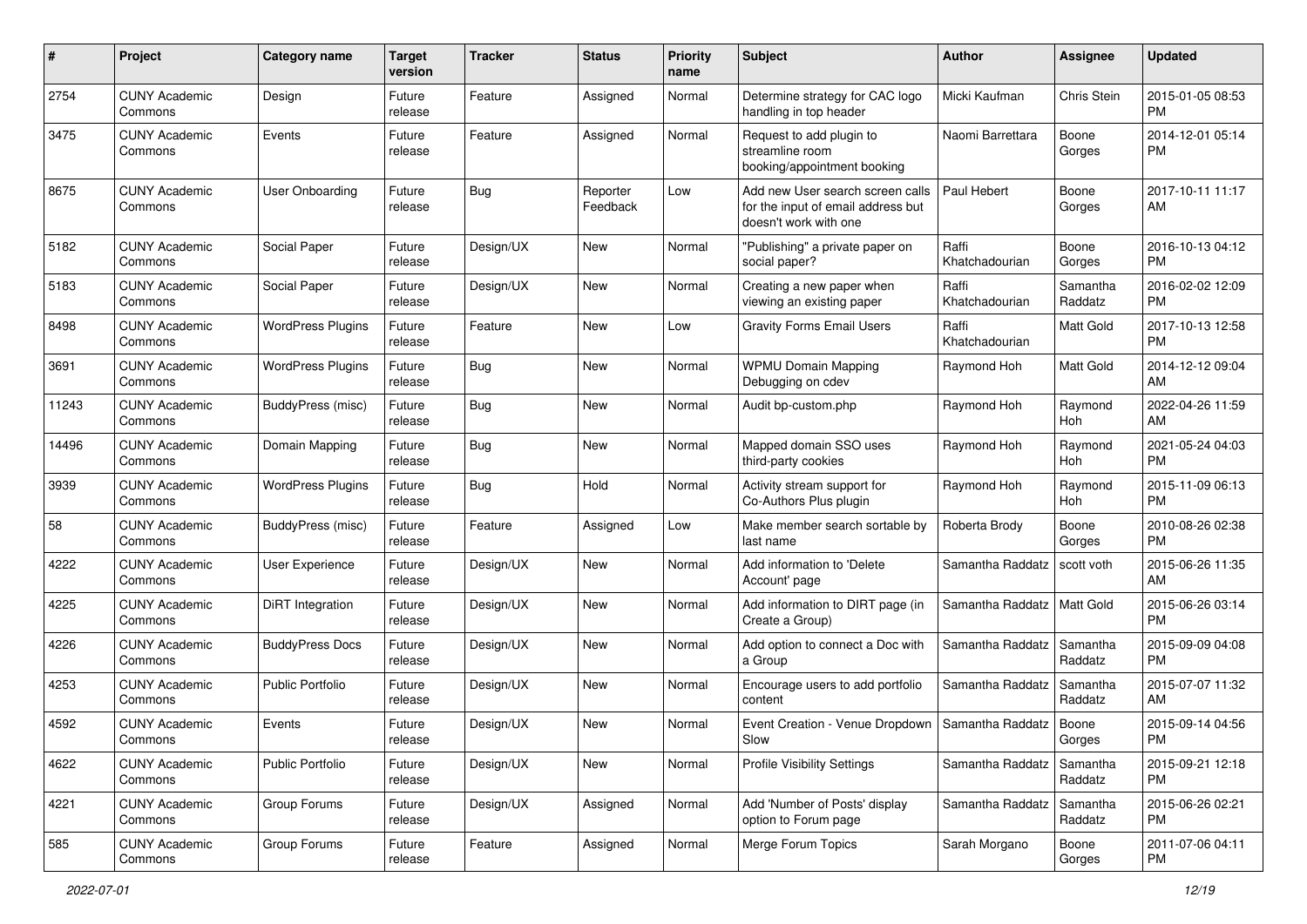| #     | Project                         | <b>Category name</b>           | <b>Target</b><br>version | <b>Tracker</b> | <b>Status</b>        | Priority<br>name | <b>Subject</b>                                                                      | Author              | <b>Assignee</b>  | <b>Updated</b>                |
|-------|---------------------------------|--------------------------------|--------------------------|----------------|----------------------|------------------|-------------------------------------------------------------------------------------|---------------------|------------------|-------------------------------|
| 1888  | <b>CUNY Academic</b><br>Commons | Home Page                      | Future<br>release        | Feature        | Assigned             | Normal           | Refactor BP MPO Activity Filter to<br>support proper pagination                     | Sarah Morgano       | Boone<br>Gorges  | 2014-05-01 07:11<br><b>PM</b> |
| 5826  | <b>CUNY Academic</b><br>Commons | <b>WordPress Plugins</b>       | Future<br>release        | Support        | Reporter<br>Feedback | Normal           | <b>Remove Subscription Options</b><br>plugin from directory                         | Sarah Morgano       | Sarah<br>Morgano | 2016-10-21 04:14<br><b>PM</b> |
| 4535  | <b>CUNY Academic</b><br>Commons | My Commons                     | Future<br>release        | Bug            | New                  | Low              | My Commons filter issue                                                             | scott voth          | Raymond<br>Hoh   | 2015-09-01 11:17<br>AM        |
| 10226 | <b>CUNY Academic</b><br>Commons | Courses                        | Future<br>release        | Feature        | New                  | Normal           | Add "My Courses" to drop down<br>list                                               | scott voth          | Boone<br>Gorges  | 2021-11-19 12:42<br><b>PM</b> |
| 10354 | <b>CUNY Academic</b><br>Commons | <b>Public Portfolio</b>        | Future<br>release        | Feature        | <b>New</b>           | Normal           | Opt out of Having a Profile Page                                                    | scott voth          | Chris Stein      | 2020-05-12 10:43<br>AM        |
| 11531 | <b>CUNY Academic</b><br>Commons | Events                         | Future<br>release        | Feature        | New                  | Normal           | Main Events calendar should<br>include non-public events that<br>user has access to | scott voth          | Boone<br>Gorges  | 2019-06-11 10:00<br>AM        |
| 11860 | <b>CUNY Academic</b><br>Commons | Registration                   | Future<br>release        | Feature        | New                  | Normal           | <b>Ensure Students Are Aware They</b><br>Can Use Aliases At Registration            | scott voth          |                  | 2019-09-24 08:46<br>AM        |
| 12573 | <b>CUNY Academic</b><br>Commons | <b>WordPress Plugins</b>       | Future<br>release        | Bug            | <b>New</b>           | Normal           | <b>CommentPress Core Issues</b>                                                     | scott voth          |                  | 2020-03-24 04:32<br><b>PM</b> |
| 519   | <b>CUNY Academic</b><br>Commons | <b>BuddyPress Docs</b>         | Future<br>release        | Feature        | Assigned             | Low              | TOC for individual docs - for new<br>BP "wiki-like" plugin                          | scott voth          | Boone<br>Gorges  | 2015-11-09 05:54<br><b>PM</b> |
| 3492  | <b>CUNY Academic</b><br>Commons | <b>WordPress Themes</b>        | Future<br>release        | Support        | Assigned             | Normal           | Add CBOX theme to the<br>Commons                                                    | scott voth          | Raymond<br>Hoh   | 2014-10-08 05:55<br><b>PM</b> |
| 4438  | <b>CUNY Academic</b><br>Commons | Events                         | Future<br>release        | Bug            | Assigned             | Normal           | Events Calendar - Export<br><b>Recurring Events</b>                                 | scott voth          | Daniel Jones     | 2016-05-23 04:25<br><b>PM</b> |
| 5827  | <b>CUNY Academic</b><br>Commons | <b>Public Portfolio</b>        | Future<br>release        | Bug            | Assigned             | Normal           | Academic Interests square bracket<br>links not working                              | l scott voth        | Chris Stein      | 2016-08-11 11:59<br><b>PM</b> |
| 14113 | <b>CUNY Academic</b><br>Commons | WordPress (misc)               | Future<br>release        | <b>Bug</b>     | Hold                 | Normal           | Block Editor Not Working on this<br>page - Json error                               | scott voth          | Boone<br>Gorges  | 2021-03-05 11:01<br>AM        |
| 11788 | <b>CUNY Academic</b><br>Commons | <b>WordPress Plugins</b>       | Future<br>release        | Support        | Reporter<br>Feedback | Normal           | Plugin Request - Browse Aloud                                                       | scott voth          |                  | 2019-09-24 08:42<br>AM        |
| 10368 | <b>CUNY Academic</b><br>Commons |                                | Future<br>release        | Feature        | Assigned             | Normal           | Use ORCID data to populate<br>academic profile page                                 | Stephen Francoeur   | Boone<br>Gorges  | 2018-09-25 01:53<br><b>PM</b> |
| 11883 | <b>CUNY Academic</b><br>Commons | Help/Codex                     | Not tracked              | Support        | New                  | Normal           | Need Embedding Help Page<br>Update (Tableau)                                        | Anthony Wheeler     | scott voth       | 2019-09-24 08:49<br>AM        |
| 10794 | <b>CUNY Academic</b><br>Commons | Performance                    | Not tracked              | Bug            | New                  | Normal           | Memcached connection<br>occasionally breaks                                         | <b>Boone Gorges</b> | Boone<br>Gorges  | 2018-12-06 03:30<br><b>PM</b> |
| 12911 | <b>CUNY Academic</b><br>Commons |                                | Not tracked              | Feature        | New                  | Normal           | Block access to xmlrpc.php based<br>on User-Agent                                   | Boone Gorges        | Boone<br>Gorges  | 2020-06-09 05:12<br><b>PM</b> |
| 3230  | <b>CUNY Academic</b><br>Commons | Internal Tools and<br>Workflow | Not tracked              | Feature        | Assigned             | High             | Scripts for quicker<br>provisioning/updating of<br>development environments         | <b>Boone Gorges</b> | Boone<br>Gorges  | 2016-01-26 04:54<br><b>PM</b> |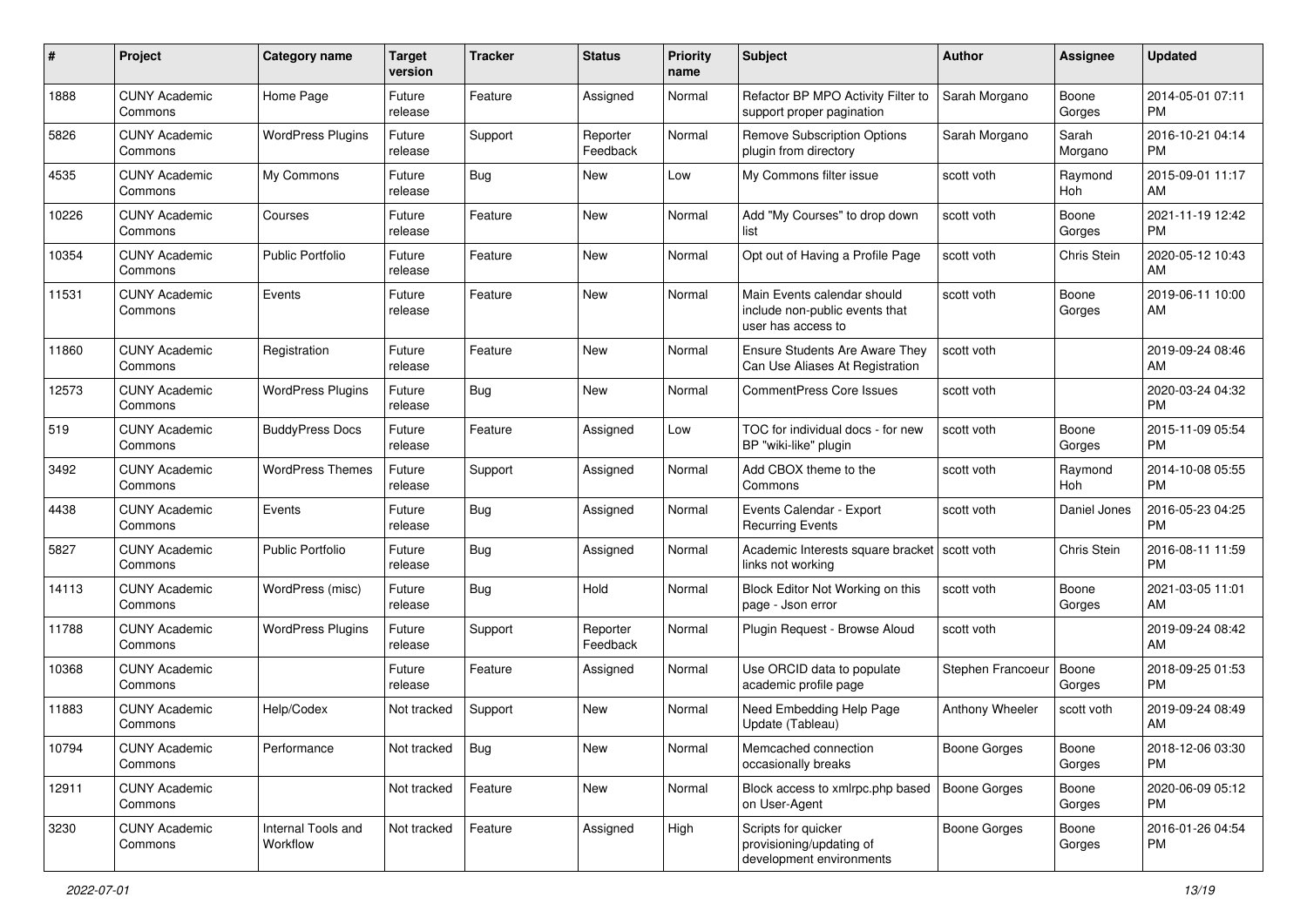| #     | <b>Project</b>                  | <b>Category name</b>     | <b>Target</b><br>version | <b>Tracker</b> | <b>Status</b>        | <b>Priority</b><br>name | <b>Subject</b>                                                               | <b>Author</b>    | Assignee        | <b>Updated</b>                |
|-------|---------------------------------|--------------------------|--------------------------|----------------|----------------------|-------------------------|------------------------------------------------------------------------------|------------------|-----------------|-------------------------------|
| 11517 | <b>CUNY Academic</b><br>Commons |                          | Not tracked              | Feature        | Assigned             | Normal                  | wp-accessibility plugin should not<br>strip 'target=" blank" by default      | Boone Gorges     | Laurie Hurson   | 2019-09-24 09:57<br>AM        |
| 12436 | <b>CUNY Academic</b><br>Commons |                          | Not tracked              | <b>Bug</b>     | Assigned             | Normal                  | Nightly system downtime                                                      | Boone Gorges     |                 | 2020-08-01 09:30<br>AM        |
| 3565  | <b>CUNY Academic</b><br>Commons | My Commons               | Not tracked              | Documentation  | New                  | Normal                  | Load Newest inconsistencies                                                  | Chris Stein      | scott voth      | 2015-11-09 01:16<br><b>PM</b> |
| 2666  | <b>CUNY Academic</b><br>Commons | About page               | Not tracked              | Documentation  | Assigned             | Normal                  | <b>Update About Text</b>                                                     | Chris Stein      | Luke Waltzer    | 2016-03-04 11:19<br>AM        |
| 15210 | <b>CUNY Academic</b><br>Commons | Analytics                | Not tracked              | Design/UX      | New                  | Normal                  | Google Analytics improvements                                                | Colin McDonald   | Boone<br>Gorges | 2022-05-24 10:47<br>AM        |
| 9729  | <b>CUNY Academic</b><br>Commons | <b>SEO</b>               | Not tracked              | Support        | New                  | Normal                  | 503 Errors showing on<br>newlaborforum.cuny.edu                              | Diane Krauthamer | Raymond<br>Hoh  | 2018-05-22 04:48<br><b>PM</b> |
| 3615  | <b>CUNY Academic</b><br>Commons | Redmine                  | Not tracked              | Feature        | <b>New</b>           | Low                     | Create Redmine issues via email                                              | Dominic Giglio   | Boone<br>Gorges | 2017-11-16 11:36<br>AM        |
| 11545 | <b>CUNY Academic</b><br>Commons | <b>WordPress Plugins</b> | Not tracked              | Support        | <b>New</b>           | Normal                  | <b>Twitter searches in WordPress</b>                                         | Gina Cherry      | Matt Gold       | 2019-09-23 01:03<br><b>PM</b> |
| 12004 | <b>CUNY Academic</b><br>Commons |                          | Not tracked              | Support        | Reporter<br>Feedback | Normal                  | Notifications for spam blog<br>comments                                      | Gina Cherry      | Raymond<br>Hoh  | 2019-11-01 12:05<br><b>PM</b> |
| 14842 | <b>CUNY Academic</b><br>Commons |                          | Not tracked              | Support        | Reporter<br>Feedback | Normal                  | Question about widgets and block<br>editor                                   | Gina Cherry      |                 | 2021-10-06 03:01<br><b>PM</b> |
| 11879 | <b>CUNY Academic</b><br>Commons |                          | Not tracked              | Bug            | <b>New</b>           | Normal                  | Hypothesis comments appearing<br>on multiple, different pdfs across<br>blogs | Laurie Hurson    | Laurie Hurson   | 2019-09-19 02:39<br><b>PM</b> |
| 12328 | <b>CUNY Academic</b><br>Commons |                          | Not tracked              | Support        | New                  | Normal                  | Sign up Code for Non-CUNY<br>Faculty                                         | Laurie Hurson    |                 | 2020-01-28 10:25<br>AM        |
| 12438 | <b>CUNY Academic</b><br>Commons | Courses                  | Not tracked              | Bug            | <b>New</b>           | Normal                  | Site appearing twice                                                         | Laurie Hurson    | Boone<br>Gorges | 2020-02-18 01:34<br><b>PM</b> |
| 14475 | <b>CUNY Academic</b><br>Commons |                          | Not tracked              | Publicity      | New                  | Normal                  | OER Showcase Page                                                            | Laurie Hurson    | Laurie Hurson   | 2021-09-14 10:46<br>AM        |
| 11415 | <b>CUNY Academic</b><br>Commons | <b>WordPress Plugins</b> | Not tracked              | Bug            | Reporter<br>Feedback | Normal                  | <b>Blog Subscriptions in Jetpack</b>                                         | Laurie Hurson    |                 | 2019-05-14 10:34<br>AM        |
| 12484 | <b>CUNY Academic</b><br>Commons |                          | Not tracked              | Support        | Reporter<br>Feedback | Normal                  | Sign up Code for COIL Course<br>starting in March                            | Laurie Hurson    | Matt Gold       | 2020-03-02 02:26<br><b>PM</b> |
| 14504 | <b>CUNY Academic</b><br>Commons |                          | Not tracked              | Publicity      | Reporter<br>Feedback | Normal                  | Adding showcases to home page<br>menu                                        | Laurie Hurson    | Boone<br>Gorges | 2022-01-19 03:26<br><b>PM</b> |
| 14538 | <b>CUNY Academic</b><br>Commons |                          | Not tracked              | Support        | Reporter<br>Feedback | Normal                  | <b>Weebly To Commons</b>                                                     | Laurie Hurson    |                 | 2021-09-14 10:47<br>AM        |
| 15176 | <b>CUNY Academic</b><br>Commons |                          | Not tracked              | Support        | Reporter<br>Feedback | Normal                  | Archiving Q Writing & Old<br>Wordpress Sites on the Commons                  | Laurie Hurson    |                 | 2022-02-08 10:28<br>AM        |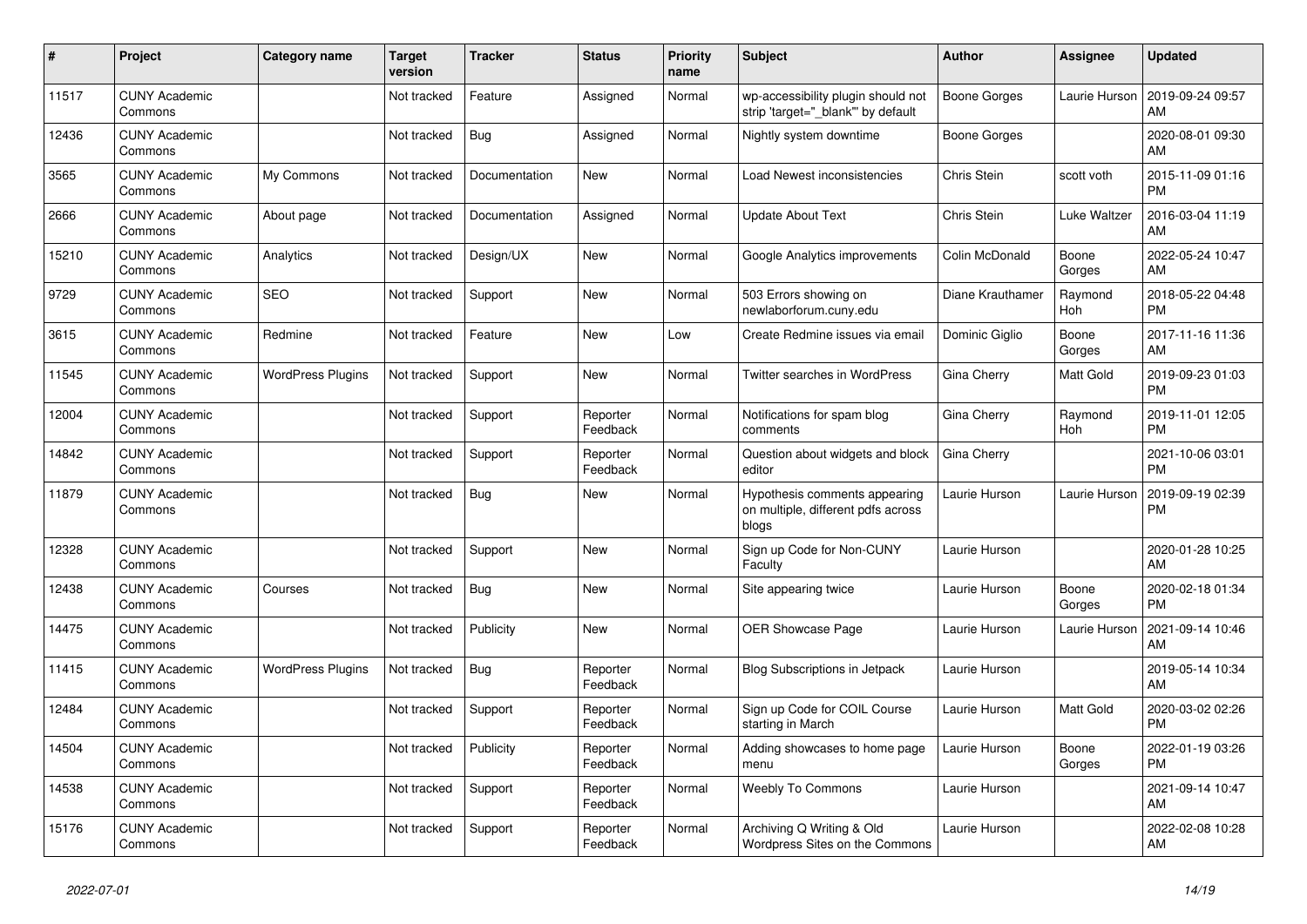| #     | Project                         | <b>Category name</b>    | <b>Target</b><br>version | <b>Tracker</b> | <b>Status</b>        | <b>Priority</b><br>name | <b>Subject</b>                                   | <b>Author</b>   | <b>Assignee</b>     | <b>Updated</b>                |
|-------|---------------------------------|-------------------------|--------------------------|----------------|----------------------|-------------------------|--------------------------------------------------|-----------------|---------------------|-------------------------------|
| 15923 | <b>CUNY Academic</b><br>Commons |                         | Not tracked              | Feature        | Reporter<br>Feedback | Normal                  | <b>Bellows Plugin Adjustments</b>                | Laurie Hurson   |                     | 2022-04-20 10:10<br>AM        |
| 9060  | <b>CUNY Academic</b><br>Commons | Commons In A Box        | Not tracked              | Bug            | Hold                 | Normal                  | Problems with CBox image library<br>upload       | Lisa Rhody      | Raymond<br>Hoh      | 2018-01-10 03:26<br><b>PM</b> |
| 2175  | <b>CUNY Academic</b><br>Commons | WordPress (misc)        | Not tracked              | Support        | Assigned             | Normal                  | Subscibe 2 vs. Jetpack<br>subscription options   | local admin     | Matt Gold           | 2016-01-26 04:58<br><b>PM</b> |
| 2612  | <b>CUNY Academic</b><br>Commons |                         | Not tracked              | Publicity      | Assigned             | Normal                  | Pinterest site for the Commons                   | local admin     | Sarah<br>Morgano    | 2016-03-04 11:19<br>AM        |
| 7928  | <b>CUNY Academic</b><br>Commons | Group Forums            | Not tracked              | Bug            | <b>New</b>           | Normal                  | Duplicate Forum post                             | Luke Waltzer    | Raymond<br>Hoh      | 2017-04-11 09:27<br><b>PM</b> |
| 13430 | <b>CUNY Academic</b><br>Commons | Reply By Email          | Not tracked              | <b>Bug</b>     | <b>New</b>           | Normal                  | Delay in RBE                                     | Luke Waltzer    | Raymond<br>Hoh      | 2020-10-13 11:16<br>AM        |
| 5317  | <b>CUNY Academic</b><br>Commons | Group Blogs             | Not tracked              | Bug            | Reporter<br>Feedback | Normal                  | Notifications of New Post Didn't<br>Come         | Luke Waltzer    | Samantha<br>Raddatz | 2016-03-21 10:41<br><b>PM</b> |
| 6644  | <b>CUNY Academic</b><br>Commons |                         | Not tracked              | <b>Bug</b>     | Reporter<br>Feedback | High                    | White Screen at Login Pge                        | Luke Waltzer    | Raymond<br>Hoh      | 2016-11-21 10:34<br><b>PM</b> |
| 7828  | <b>CUNY Academic</b><br>Commons |                         | Not tracked              | Feature        | Assigned             | Normal                  | Theme Assessment 2017                            | Margaret Galvan | Margaret<br>Galvan  | 2017-05-02 10:41<br><b>PM</b> |
| 8607  | <b>CUNY Academic</b><br>Commons |                         | Not tracked              | Support        | New                  | Normal                  | Paypal?                                          | Marilyn Weber   | Matt Gold           | 2018-05-15 01:37<br><b>PM</b> |
| 12352 | <b>CUNY Academic</b><br>Commons |                         | Not tracked              | Support        | <b>New</b>           | Normal                  | "posts list" page builder block<br>option        | Marilyn Weber   |                     | 2020-02-03 01:29<br><b>PM</b> |
| 12382 | <b>CUNY Academic</b><br>Commons | Membership              | Not tracked              | Support        | <b>New</b>           | Normal                  | Email request change                             | Marilyn Weber   | Marilyn<br>Weber    | 2020-02-06 12:56<br><b>PM</b> |
| 13286 | <b>CUNY Academic</b><br>Commons |                         | Not tracked              | Support        | <b>New</b>           | Normal                  | problem connecting with<br>WordPress app         | Marilyn Weber   | Raymond<br>Hoh      | 2020-09-08 11:16<br>AM        |
| 14911 | <b>CUNY Academic</b><br>Commons | <b>WordPress Themes</b> | Not tracked              | Support        | <b>New</b>           | Normal                  | Twentytwentyone theme                            | Marilyn Weber   |                     | 2021-10-28 10:37<br>AM        |
| 15816 | <b>CUNY Academic</b><br>Commons |                         | Not tracked              | Support        | <b>New</b>           | Normal                  | slow loading at SPS                              | Marilyn Weber   |                     | 2022-04-05 01:26<br><b>PM</b> |
| 11519 | <b>CUNY Academic</b><br>Commons |                         | Not tracked              | Support        | Assigned             | Normal                  | comment option not appearing                     | Marilyn Weber   |                     | 2019-09-24 10:28<br>AM        |
| 11848 | <b>CUNY Academic</b><br>Commons |                         | Not tracked              | Support        | Hold                 | Normal                  | a Dean of Faculty wants to share<br>a large file | Marilyn Weber   |                     | 2019-09-24 08:44<br>AM        |
| 13912 | <b>CUNY Academic</b><br>Commons |                         | Not tracked              | Feature        | Hold                 | Low                     | posting "missed schedule"                        | Marilyn Weber   |                     | 2021-02-23 10:46<br>AM        |
| 10273 | <b>CUNY Academic</b><br>Commons | Registration            | Not tracked              | Support        | Reporter<br>Feedback | Normal                  | users combining CF and campus<br>address         | Marilyn Weber   |                     | 2019-09-18 10:58<br>AM        |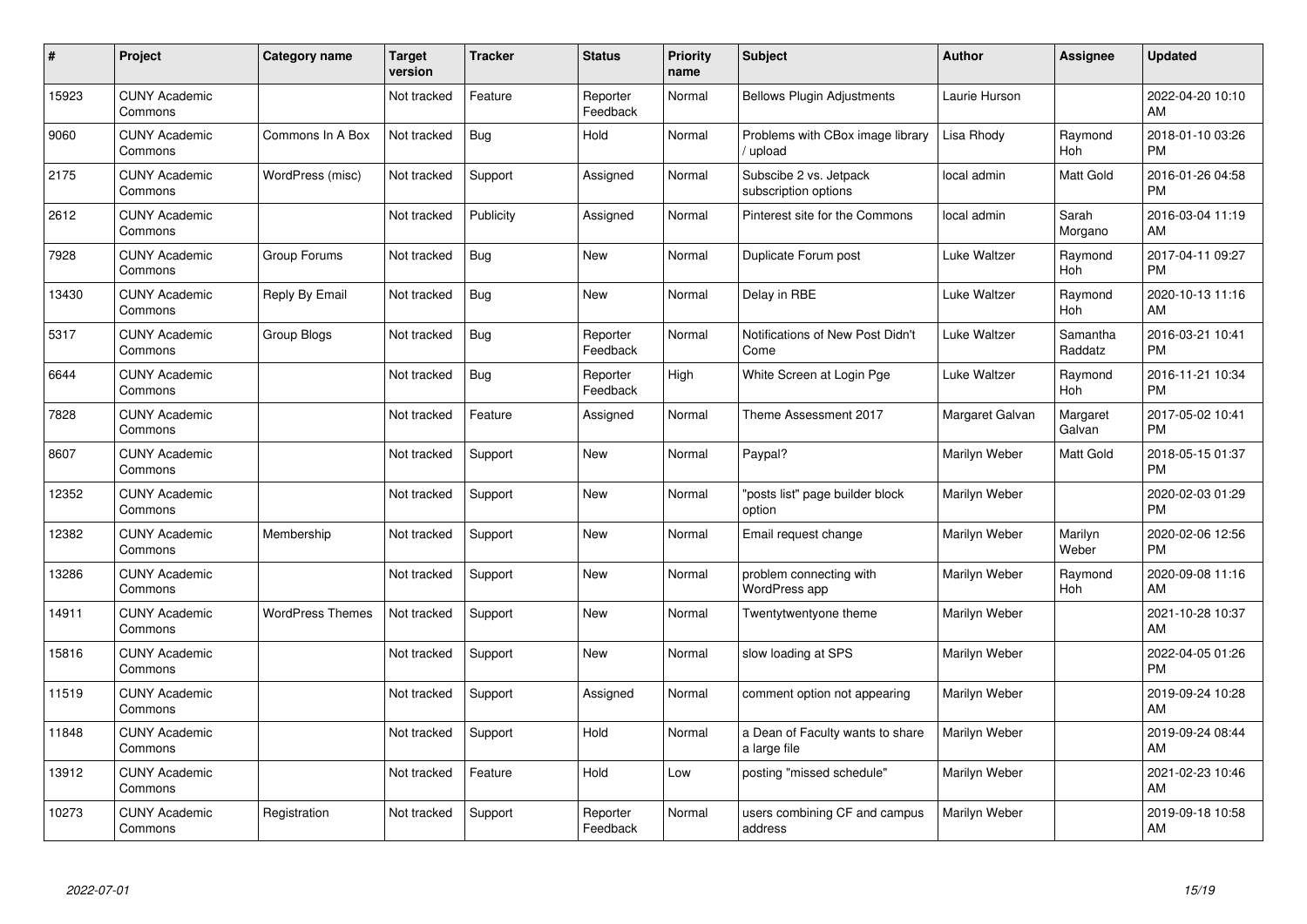| #     | Project                         | <b>Category name</b>      | <b>Target</b><br>version | <b>Tracker</b> | <b>Status</b>        | <b>Priority</b><br>name | <b>Subject</b>                                                                                | <b>Author</b>        | Assignee        | <b>Updated</b>                |
|-------|---------------------------------|---------------------------|--------------------------|----------------|----------------------|-------------------------|-----------------------------------------------------------------------------------------------|----------------------|-----------------|-------------------------------|
| 10657 | <b>CUNY Academic</b><br>Commons |                           | Not tracked              | Support        | Reporter<br>Feedback | Normal                  | child theme problems                                                                          | Marilyn Weber        |                 | 2018-11-08 01:19<br><b>PM</b> |
| 11149 | <b>CUNY Academic</b><br>Commons |                           | Not tracked              | Support        | Reporter<br>Feedback | Normal                  | comments getting blocked                                                                      | Marilyn Weber        | Raymond<br>Hoh  | 2019-03-26 11:40<br>AM        |
| 11509 | <b>CUNY Academic</b><br>Commons |                           | Not tracked              | Support        | Reporter<br>Feedback | Normal                  | deleted Page causing a Menu<br>problem?                                                       | Marilyn Weber        |                 | 2019-06-04 09:54<br>AM        |
| 11771 | <b>CUNY Academic</b><br>Commons |                           | Not tracked              | Support        | Reporter<br>Feedback | Normal                  | post displays in sections                                                                     | Marilyn Weber        |                 | 2019-08-20 10:34<br>AM        |
| 11787 | <b>CUNY Academic</b><br>Commons |                           | Not tracked              | Support        | Reporter<br>Feedback | Normal                  | automated comments notifications<br>on ZenDesk                                                | <b>Marilyn Weber</b> |                 | 2019-08-26 06:18<br><b>PM</b> |
| 12350 | <b>CUNY Academic</b><br>Commons | <b>Blogs (BuddyPress)</b> | Not tracked              | Support        | Reporter<br>Feedback | Normal                  | URL creation problem                                                                          | Marilyn Weber        |                 | 2020-02-03 11:27<br>AM        |
| 12360 | <b>CUNY Academic</b><br>Commons | <b>WordPress Themes</b>   | Not tracked              | Bug            | Reporter<br>Feedback | Normal                  | site just says "DANTE We are<br>currently in maintenance mode,<br>please check back shortly." | Marilyn Weber        |                 | 2020-02-04 12:13<br><b>PM</b> |
| 12741 | <b>CUNY Academic</b><br>Commons | <b>WordPress Plugins</b>  | Not tracked              | Support        | Reporter<br>Feedback | Normal                  | Tableau Public Viz Block                                                                      | Marilyn Weber        | Raymond<br>Hoh  | 2020-05-12 11:00<br>AM        |
| 13034 | <b>CUNY Academic</b><br>Commons |                           | Not tracked              | Support        | Reporter<br>Feedback | Normal                  | a site is asking people to join the<br>Commons to get a download                              | Marilyn Weber        |                 | 2020-07-12 07:23<br>AM        |
| 13255 | <b>CUNY Academic</b><br>Commons |                           | Not tracked              | Support        | Reporter<br>Feedback | Normal                  | Accessibility problems                                                                        | Marilyn Weber        |                 | 2020-09-01 05:48<br><b>PM</b> |
| 13328 | <b>CUNY Academic</b><br>Commons | Group Forums              | Not tracked              | Bug            | Reporter<br>Feedback | Normal                  | cross-posting in two related<br>groups                                                        | Marilyn Weber        | Raymond<br>Hoh  | 2020-09-15 10:39<br><b>PM</b> |
| 13975 | <b>CUNY Academic</b><br>Commons | Social Paper              | Not tracked              | Support        | Reporter<br>Feedback | Normal                  | can't approve comments on Social<br>Paper paper                                               | Marilyn Weber        |                 | 2021-02-12 09:33<br>AM        |
| 14074 | <b>CUNY Academic</b><br>Commons | WordPress (misc)          | Not tracked              | Support        | Reporter<br>Feedback | Normal                  | page password protection problem                                                              | Marilyn Weber        |                 | 2021-03-02 11:03<br>AM        |
| 14398 | <b>CUNY Academic</b><br>Commons |                           | Not tracked              | Support        | Reporter<br>Feedback | Normal                  | Events plug-in notification problem                                                           | Marilyn Weber        |                 | 2021-05-11 11:21<br>AM        |
| 14900 | <b>CUNY Academic</b><br>Commons |                           | Not tracked              | Support        | Reporter<br>Feedback | Normal                  | previous theme?                                                                               | Marilyn Weber        |                 | 2021-10-25 10:31<br>AM        |
| 10262 | <b>CUNY Academic</b><br>Commons |                           | Not tracked              | Bug            | Reporter<br>Feedback | Normal                  | Newsletter Plugin: Broken Image<br>at Bottom of All Newsletters                               | Mark Webb            | Raymond<br>Hoh  | 2018-08-30 05:17<br><b>PM</b> |
| 10678 | <b>CUNY Academic</b><br>Commons |                           | Not tracked              | Bug            | Reporter<br>Feedback | High                    | Newsletter Plugin Not Sending<br><b>Out Newsletters</b>                                       | Mark Webb            | Boone<br>Gorges | 2019-09-16 09:38<br><b>PM</b> |
| 10769 | <b>CUNY Academic</b><br>Commons | <b>WordPress Themes</b>   | Not tracked              | <b>Bug</b>     | Reporter<br>Feedback | Normal                  | 2011 Theme Sidebar                                                                            | Mark Webb            |                 | 2018-12-04 04:09<br><b>PM</b> |
| 11120 | <b>CUNY Academic</b><br>Commons | <b>WordPress Plugins</b>  | Not tracked              | Bug            | Reporter<br>Feedback | Normal                  | Events Manager Events Not<br>Showing Up                                                       | Mark Webb            |                 | 2019-02-27 04:10<br><b>PM</b> |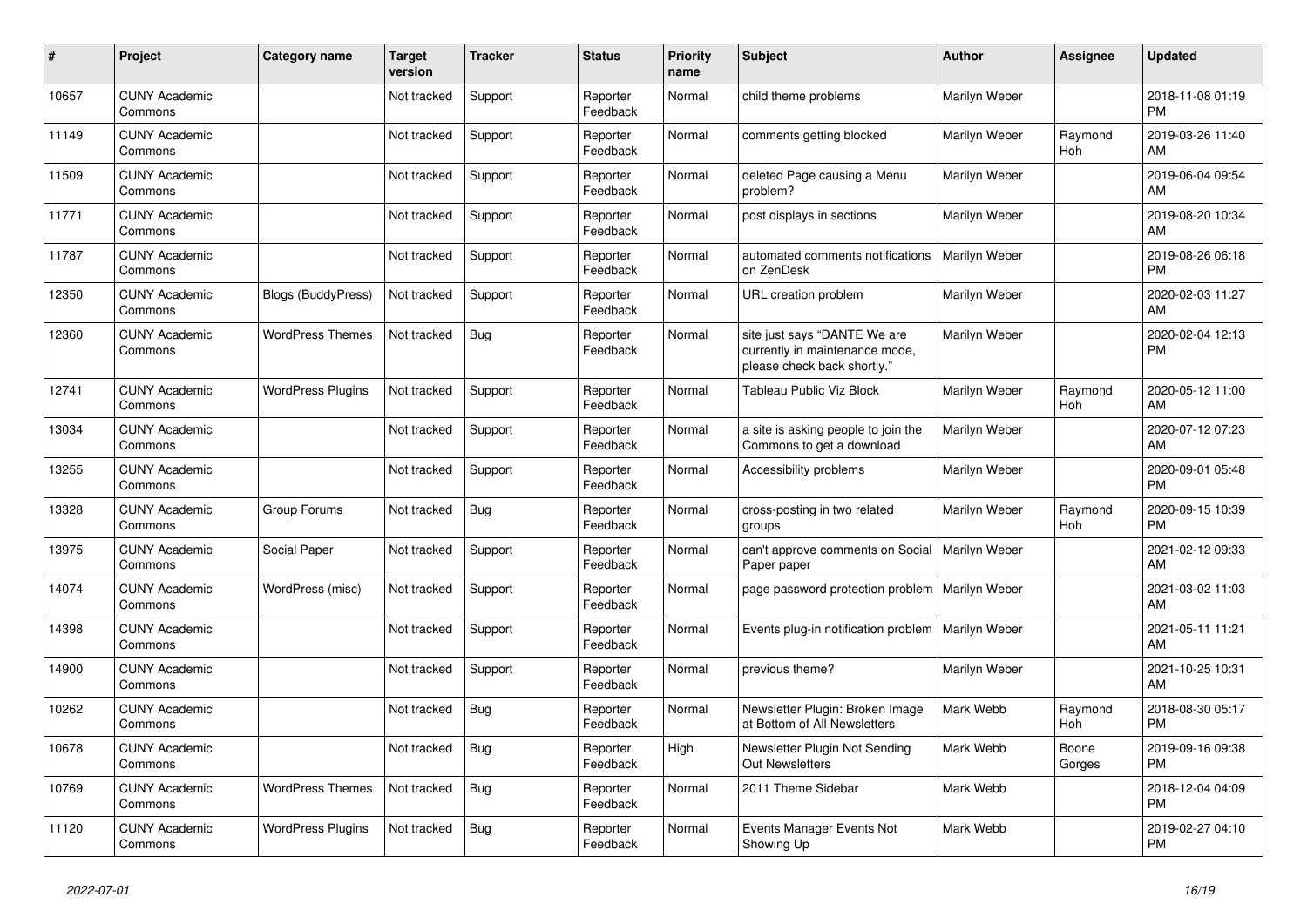| #     | Project                         | <b>Category name</b> | <b>Target</b><br>version | <b>Tracker</b> | <b>Status</b> | <b>Priority</b><br>name | <b>Subject</b>                                                                        | Author           | <b>Assignee</b>     | <b>Updated</b>                         |
|-------|---------------------------------|----------------------|--------------------------|----------------|---------------|-------------------------|---------------------------------------------------------------------------------------|------------------|---------------------|----------------------------------------|
| 3657  | <b>CUNY Academic</b><br>Commons | WordPress (misc)     | Not tracked              | Feature        | <b>New</b>    | Normal                  | Create alert for GC email<br>addresses                                                | <b>Matt Gold</b> | Matt Gold           | 2016-04-14 11:29<br><b>PM</b>          |
| 13949 | <b>CUNY Academic</b><br>Commons |                      | Not tracked              | Bug            | New           | Normal                  | Continued debugging of runaway<br>MySQL connections                                   | <b>Matt Gold</b> | Boone<br>Gorges     | 2021-09-14 10:42<br>AM                 |
| 636   | <b>CUNY Academic</b><br>Commons | WordPress (misc)     | Not tracked              | Support        | Assigned      | Normal                  | Create Lynda.com-like Table of<br>Contents for Prospective Tutorial<br>Screencasts    | <b>Matt Gold</b> | scott voth          | 2016-02-23 03:12<br><b>PM</b>          |
| 3524  | <b>CUNY Academic</b><br>Commons | Documentation        | Not tracked              | Documentation  | Assigned      | Normal                  | Post describing all you can do<br>when starting up a new blog/group                   | Matt Gold        | scott voth          | 2014-10-04 12:56<br><b>PM</b>          |
| 4027  | <b>CUNY Academic</b><br>Commons | Commons In A Box     | Not tracked              | Design/UX      | Assigned      | Normal                  | Usability review of CBOX update<br>procedures                                         | Matt Gold        | Samantha<br>Raddatz | 2015-05-11 06:36<br><b>PM</b>          |
| 4070  | <b>CUNY Academic</b><br>Commons | Analytics            | Not tracked              | Support        | Assigned      | Normal                  | Request for JITP site analytics                                                       | <b>Matt Gold</b> | Seth Persons        | 2016-02-23 03:09<br><b>PM</b>          |
| 4235  | <b>CUNY Academic</b><br>Commons |                      | Not tracked              | Design/UX      | Assigned      | Normal                  | Explore user experience around<br>comments on forum topics vs docs                    | Matt Gold        | Samantha<br>Raddatz | 2015-07-21 10:23<br>AM                 |
| 4986  | <b>CUNY Academic</b><br>Commons | ZenDesk              | Not tracked              | Support        | Assigned      | Normal                  | Prepare documentation for<br>Zendesk re web widget                                    | Matt Gold        | Samantha<br>Raddatz | 2016-02-25 03:09<br><b>PM</b>          |
| 6115  | <b>CUNY Academic</b><br>Commons | Publicity            | Not tracked              | Feature        | Assigned      | Normal                  | create digital signage for GC                                                         | Matt Gold        | scott voth          | 2016-10-11 10:09<br><b>PM</b>          |
| 6298  | <b>CUNY Academic</b><br>Commons | User Experience      | Not tracked              | Design/UX      | Assigned      | Normal                  | Examine data from survey                                                              | <b>Matt Gold</b> | Margaret<br>Galvan  | 2016-10-14 12:16<br><b>PM</b>          |
| 6671  | <b>CUNY Academic</b><br>Commons | Reply By Email       | Not tracked              | <b>Bug</b>     | Assigned      | Normal                  | 'Post too often" RBE error<br>message                                                 | Matt Gold        | Raymond<br>Hoh      | 2016-11-11 09:55<br>AM                 |
| 6995  | <b>CUNY Academic</b><br>Commons | Home Page            | Not tracked              | Bug            | Assigned      | Normal                  | member filter on homepage not<br>working                                              | Matt Gold        | Raymond<br>Hoh      | 2016-12-11 09:46<br><b>PM</b>          |
| 8666  | <b>CUNY Academic</b><br>Commons | Teaching             | Not tracked              | Documentation  | Assigned      | Normal                  | Create Teaching on the Commons<br>Resource Page                                       | Matt Gold        | Laurie Hurson       | 2019-09-23 03:16<br><b>PM</b>          |
| 8837  | <b>CUNY Academic</b><br>Commons |                      | Not tracked              | Feature        | Assigned      | Normal                  | Create a form to request info from<br>people requesting premium<br>themes and plugins | <b>Matt Gold</b> | Marilyn<br>Weber    | 2017-11-14 03:35<br><b>PM</b>          |
| 8898  | <b>CUNY Academic</b><br>Commons | Social Paper         | Not tracked              | Feature        | Assigned      | Normal                  | Usage data on docs and social<br>paper                                                | <b>Matt Gold</b> | <b>Matt Gold</b>    | 2017-11-16 11:32<br>AM                 |
| 8902  | <b>CUNY Academic</b><br>Commons | Design               | Not tracked              | Feature        | Assigned      | Normal                  | Report back on research on<br><b>BuddyPress themes</b>                                | Matt Gold        |                     | Michael Smith   2017-11-10 12:31<br>PM |
| 8976  | <b>CUNY Academic</b><br>Commons | Reply By Email       | Not tracked              | Feature        | Assigned      | Normal                  | Package RBE new topics posting?   Matt Gold                                           |                  | Raymond<br>Hoh      | 2017-12-04 02:34<br><b>PM</b>          |
| 9015  | <b>CUNY Academic</b><br>Commons | Groups (misc)        | Not tracked              | Outreach       | Assigned      | Normal                  | Email group admins the email<br>addresses of their groups                             | Matt Gold        | Matt Gold           | 2018-01-02 09:54<br>AM                 |
| 9941  | <b>CUNY Academic</b><br>Commons | Wiki                 | Not tracked              | Support        | Assigned      | Normal                  | Wiki functionality                                                                    | Matt Gold        | Boone<br>Gorges     | 2018-06-26 10:57<br>AM                 |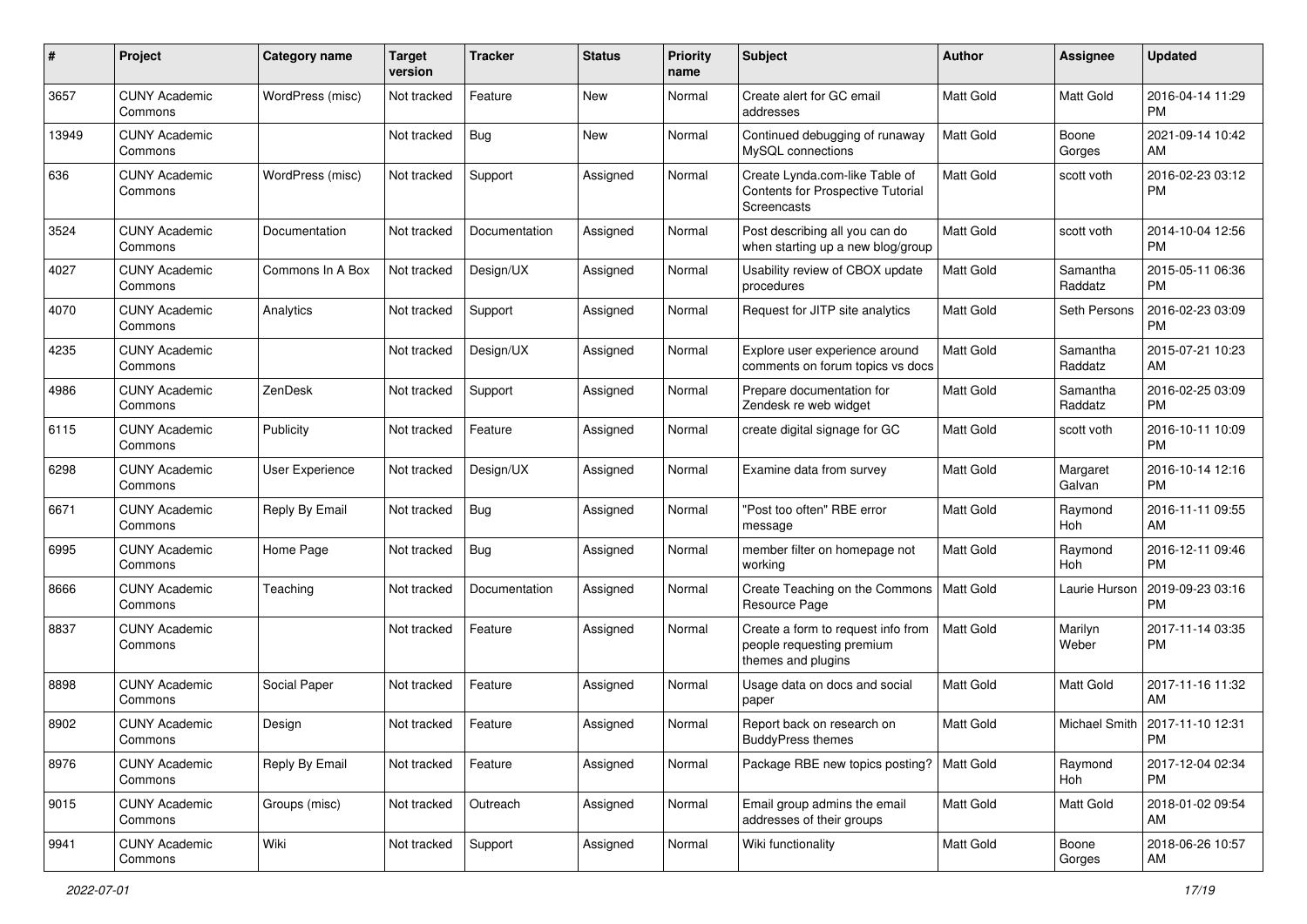| #     | Project                         | Category name              | <b>Target</b><br>version | Tracker       | <b>Status</b>        | <b>Priority</b><br>name | <b>Subject</b>                                                                                                                               | Author                  | <b>Assignee</b>     | <b>Updated</b>                |
|-------|---------------------------------|----------------------------|--------------------------|---------------|----------------------|-------------------------|----------------------------------------------------------------------------------------------------------------------------------------------|-------------------------|---------------------|-------------------------------|
| 3369  | <b>CUNY Academic</b><br>Commons | Reply By Email             | Not tracked              | Outreach      | Hold                 | Normal                  | Release reply by email to WP<br>plugin directory                                                                                             | <b>Matt Gold</b>        | Raymond<br>Hoh      | 2016-03-01 12:46<br><b>PM</b> |
| 8991  | <b>CUNY Academic</b><br>Commons | Reply By Email             | Not tracked              | Bug           | Hold                 | Normal                  | RBE duplicate email message<br>issue                                                                                                         | <b>Matt Gold</b>        | Raymond<br>Hoh      | 2018-02-18 08:53<br><b>PM</b> |
| 9979  | <b>CUNY Academic</b><br>Commons | <b>Email Notifications</b> | Not tracked              | Bug           | Reporter<br>Feedback | Normal                  | Reports of slow email activation<br>emails                                                                                                   | Matt Gold               | Boone<br>Gorges     | 2018-08-29 09:40<br><b>PM</b> |
| 10040 | <b>CUNY Academic</b><br>Commons | WordPress (misc)           | Not tracked              | Bug           | Reporter<br>Feedback | Normal                  | User doesn't see full list of themes                                                                                                         | Matt Gold               | Boone<br>Gorges     | 2018-07-25 10:12<br>AM        |
| 9908  | <b>CUNY Academic</b><br>Commons |                            | Not tracked              | Feature       | New                  | Normal                  | Is it possible to send email<br>updates to users (or an email<br>address not on the list) for only a<br>single page AFTER being<br>prompted? | <b>Michael Shields</b>  | scott voth          | 2018-06-11 01:34<br><b>PM</b> |
| 9346  | <b>CUNY Academic</b><br>Commons | WordPress (misc)           | Not tracked              | Bug           | <b>New</b>           | Normal                  | Clone cetls.bmcc.cuny.edu for<br>development                                                                                                 | Owen Roberts            | Raymond<br>Hoh      | 2018-03-06 05:35<br><b>PM</b> |
| 6665  | <b>CUNY Academic</b><br>Commons |                            | Not tracked              | Publicity     | <b>New</b>           | Normal                  | Dead Link in 1.10 announcement<br>post                                                                                                       | Paige Dupont            | Stephen Real        | 2016-12-01 03:11<br><b>PM</b> |
| 11449 | <b>CUNY Academic</b><br>Commons | WordPress - Media          | Not tracked              | Support       | Reporter<br>Feedback | Normal                  | Cloning Media Library for JITP<br>from Staging to Production Site                                                                            | Patrick DeDauw          | Boone<br>Gorges     | 2019-05-13 12:00<br><b>PM</b> |
| 14483 | <b>CUNY Academic</b><br>Commons | WordPress - Media          | Not tracked              | Bug           | Reporter<br>Feedback | Normal                  | Wordpress PDF Embed Stopped<br>Working after JITP Media Clone                                                                                | Patrick DeDauw          | Boone<br>Gorges     | 2021-05-20 01:51<br><b>PM</b> |
| 9420  | <b>CUNY Academic</b><br>Commons | cuny.is                    | Not tracked              | Feature       | New                  | Normal                  | Request for http://cuny.is/streams                                                                                                           | Raffi<br>Khatchadourian | Marilyn<br>Weber    | 2018-04-02 10:08<br>AM        |
| 11077 | <b>CUNY Academic</b><br>Commons | Events                     | Not tracked              | Feature       | Reporter<br>Feedback | Normal                  | Show event category description<br>in event list view                                                                                        | Raffi<br>Khatchadourian |                     | 2019-02-12 10:38<br><b>PM</b> |
| 15242 | <b>CUNY Academic</b><br>Commons | Performance                | Not tracked              | Bug           | Reporter<br>Feedback | Normal                  | Slugist site                                                                                                                                 | Raffi<br>Khatchadourian | Boone<br>Gorges     | 2022-02-07 11:14<br>AM        |
| 14983 | <b>CUNY Academic</b><br>Commons | WordPress (misc)           | Not tracked              | Support       | Reporter<br>Feedback | Normal                  | 'Read More" tag not working                                                                                                                  | Rebecca Krisel          | Raymond<br>Hoh      | 2021-11-23 01:17<br><b>PM</b> |
| 5298  | <b>CUNY Academic</b><br>Commons |                            | Not tracked              | Publicity     | New                  | Normal                  | Survey Pop-Up Text                                                                                                                           | Samantha Raddatz        | Samantha<br>Raddatz | 2016-03-22 12:27<br><b>PM</b> |
| 10839 | <b>CUNY Academic</b><br>Commons | About page                 | Not tracked              | Support       | <b>New</b>           | Normal                  | <b>Mission Statement Needs</b><br>Revision                                                                                                   | scott voth              | <b>Matt Gold</b>    | 2018-12-26 10:58<br>AM        |
| 11393 | <b>CUNY Academic</b><br>Commons |                            | Not tracked Publicity    |               | New                  | Normal                  | After 1.15 release, ceate a hero<br>slide and post about adding a site<br>to a group                                                         | scott voth              | Patrick<br>Sweeney  | 2019-05-14 10:32<br>AM        |
| 12247 | <b>CUNY Academic</b><br>Commons | Publicity                  | Not tracked              | Support       | New                  | Normal                  | Screenshot of First Commons<br>Homepage                                                                                                      | scott voth              | scott voth          | 2020-01-14 12:08<br><b>PM</b> |
| 12392 | <b>CUNY Academic</b><br>Commons | Help/Codex                 | Not tracked              | Documentation | New                  | Normal                  | Updates to Common Commons<br>Questions on Help Page                                                                                          | scott voth              | Margaret<br>Galvan  | 2020-02-11 10:53<br>AM        |